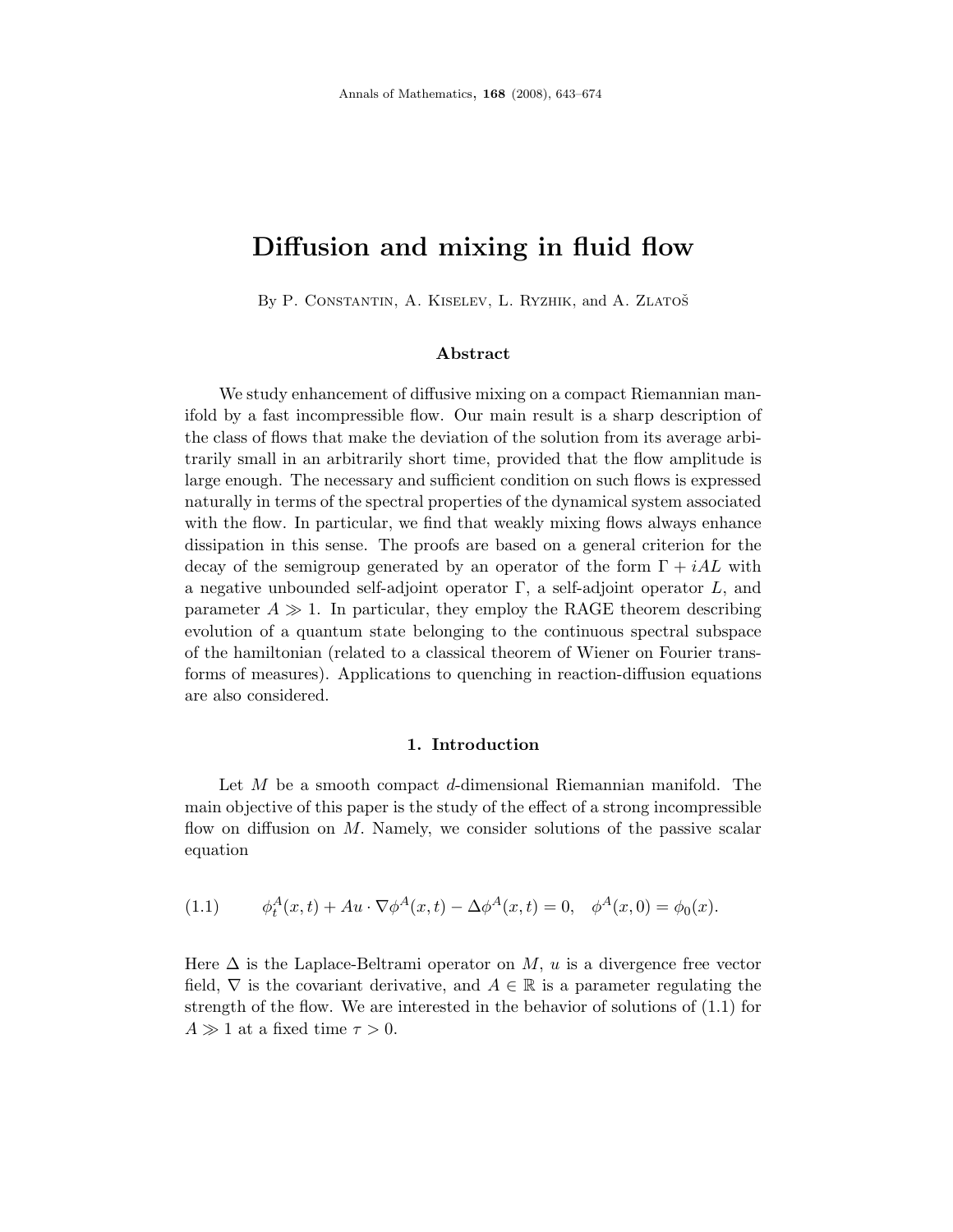It is well known that as time tends to infinity, the solution  $\phi^A(x,t)$  will tend to its average,

$$
\overline{\phi} \equiv \frac{1}{|M|} \int\limits_M \phi^A(x, t) \, d\mu = \frac{1}{|M|} \int\limits_M \phi_0(x) \, d\mu,
$$

with  $|M|$  being the volume of M. We would like to understand how the speed of convergence to the average depends on the properties of the flow and determine which flows are efficient in enhancing the relaxation process.

The question of the influence of advection on diffusion is very natural and physically relevant, and the subject has a long history. The passive scalar model is one of the most studied PDEs in both mathematical and physical literature. One important direction of research focused on homogenization, where in a long time–large propagation distance limit the solution of a passive advection-diffusion equation converges to a solution of an effective diffusion equation. Then one is interested in the dependence of the diffusion coefficient on the strength of the fluid flow. We refer to [29] for more details and references. The main difference in the present work is that here we are interested in the flow effect in a finite time without the long time limit.

On the other hand, the Freidlin-Wentzell theory [16], [17], [18], [19] studies  $(1.1)$  in  $\mathbb{R}^2$  and, for a class of Hamiltonian flows, proves the convergence of solutions as  $A \to \infty$  to solutions of an effective diffusion equation on the Reeb graph of the hamiltonian. The graph, essentially, is obtained by identifying all points on any streamline. The conditions on the flows for which the procedure can be carried out are given in terms of certain non-degeneracy and growth assumptions on the stream function. The Freidlin-Wentzell method does not apply, in particular, to ergodic flows or in odd dimensions.

Perhaps the closest to our setting is the work of Kifer and more recently a result of Berestycki, Hamel and Nadirashvili. Kifer's work (see [21], [22], [23], [24] where further references can be found) employs probabilistic methods and is focused, in particular, on the estimates of the principal eigenvalue (and, in some special situations, other eigenvalues) of the operator  $-\epsilon\Delta + u \cdot \nabla$  when  $\epsilon$ is small, mainly in the case of the Dirichlet boundary conditions. In particular, the asymptotic behavior of the principal eigenvalue  $\lambda_0^\epsilon$  and the corresponding positive eigenfunction  $\phi_0^{\epsilon}$  for small  $\epsilon$  has been described in the case where the operator  $u \cdot \nabla$  has a discrete spectrum and sufficiently smooth eigenfunctions. It is well known that the principal eigenvalue determines the asymptotic rate of decay of the solutions of the initial value problem, namely

(1.2) 
$$
\lim_{t \to \infty} t^{-1} \log \|\phi^{\epsilon}(x, t)\|_{L^2} = -\lambda_0^{\epsilon}
$$

(see e.g. [22]). In a related recent work [2], Berestycki, Hamel and Nadirashvili utilize PDE methods to prove a sharp result on the behavior of the principal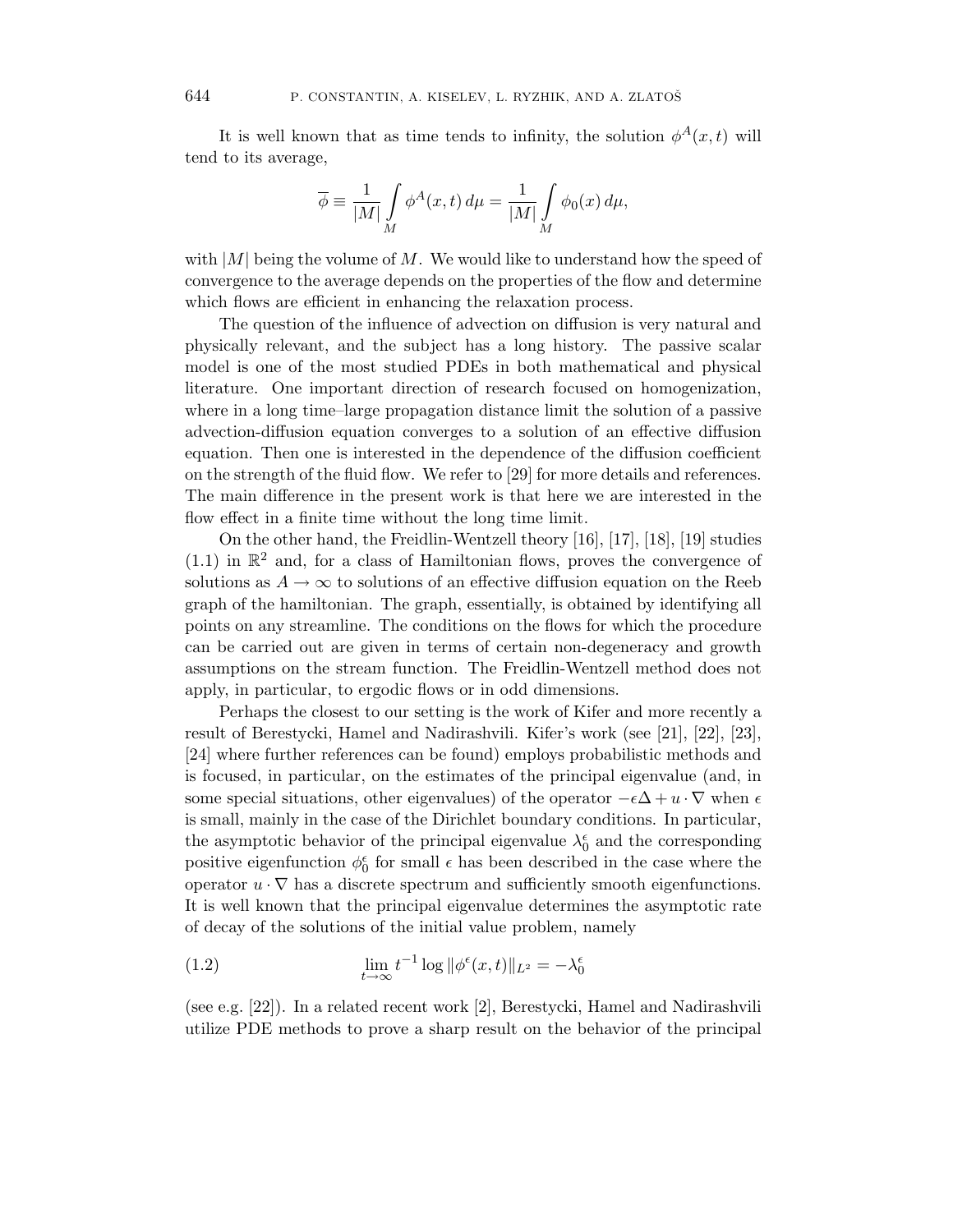eigenvalue  $\lambda_A$  of the operator  $-\Delta + Au \cdot \nabla$  defined on a bounded domain  $\Omega \subset \mathbb{R}^d$  with the Dirichlet boundary conditions.

The main conclusion is that  $\lambda_A$  stays bounded as  $A \to \infty$  if and only if u has a first integral w in  $H_0^1(\Omega)$  (that is,  $u \cdot \nabla w = 0$ ). An elegant variational principle determining the limit of  $\lambda_A$  as  $A \to \infty$  is also proved. In addition, [2] provides a direct link between the behavior of the principal eigenvalue and the dynamics which is more robust than (1.2): it is shown that  $\|\phi^A(\cdot, 1)\|_{L^2(\Omega)}$  can be made arbitrarily small for any initial datum by increasing  $A$  if and only if  $\lambda_A \to \infty$  as  $A \to \infty$  (and, therefore, if and only if the flow u does not have a first integral in  $H_0^1(\Omega)$ ). We should mention that there are many earlier works providing variational characterization of the principal eigenvalues, and refer to [2], [24] for more references.

Many of the studies mentioned above also apply in the case of a compact manifold without boundary or Neumann boundary conditions, which are the primary focus of this paper. However, in this case the principal eigenvalue is simply zero and corresponds to the constant eigenfunction. Instead one is interested in the speed of convergence of the solution to its average, the relaxation speed. A recent work of Franke [15] provides estimates on the heat kernels corresponding to the incompressible drift and diffusion on manifolds, but these estimates lead to upper bounds on  $\|\phi^A(1) - \overline{\phi}\|$  which essentially do not improve as  $A \to \infty$ . One way to study the convergence speed is to estimate the spectral gap – the difference between the principal eigenvalue and the real part of the next eigenvalue. To the best of our knowledge, there is very little known about such estimates in the context of (1.1); see [22] p. 251 for a discussion. Neither probabilistic methods nor PDE methods of [2] seem to apply in this situation, in particular because the eigenfunction corresponding to the eigenvalue(s) with the second smallest real part is no longer positive and the eigenvalue itself does not need to be real.

Moreover, even if the spectral gap estimate were available, generally it only yields a limited asymptotic in time dynamical information of type (1.2), and how fast the long time limit is achieved may depend on A. Part of our motivation for studying the advection-enhanced diffusion comes from the applications to quenching in reaction-diffusion equations (see e.g. [4], [12], [27], [34], citeZ), which we discuss in Section 7. For these applications, one needs estimates on the A-dependent  $L^{\infty}$  norm decay at a fixed positive time, the type of information the bound like (1.2) does not provide. We are aware of only one case where enhanced relaxation estimates of this kind are available. It is the recent work of Fannjiang, Nonnemacher and Wolowski [10], [11], where such estimates are provided in the discrete setting (see also [22] for some related earlier references). In these papers a unitary evolution step (a certain measure-preserving map on the torus) alternates with a dissipation step, which, for example, acts simply by multiplying the Fourier coefficients by damping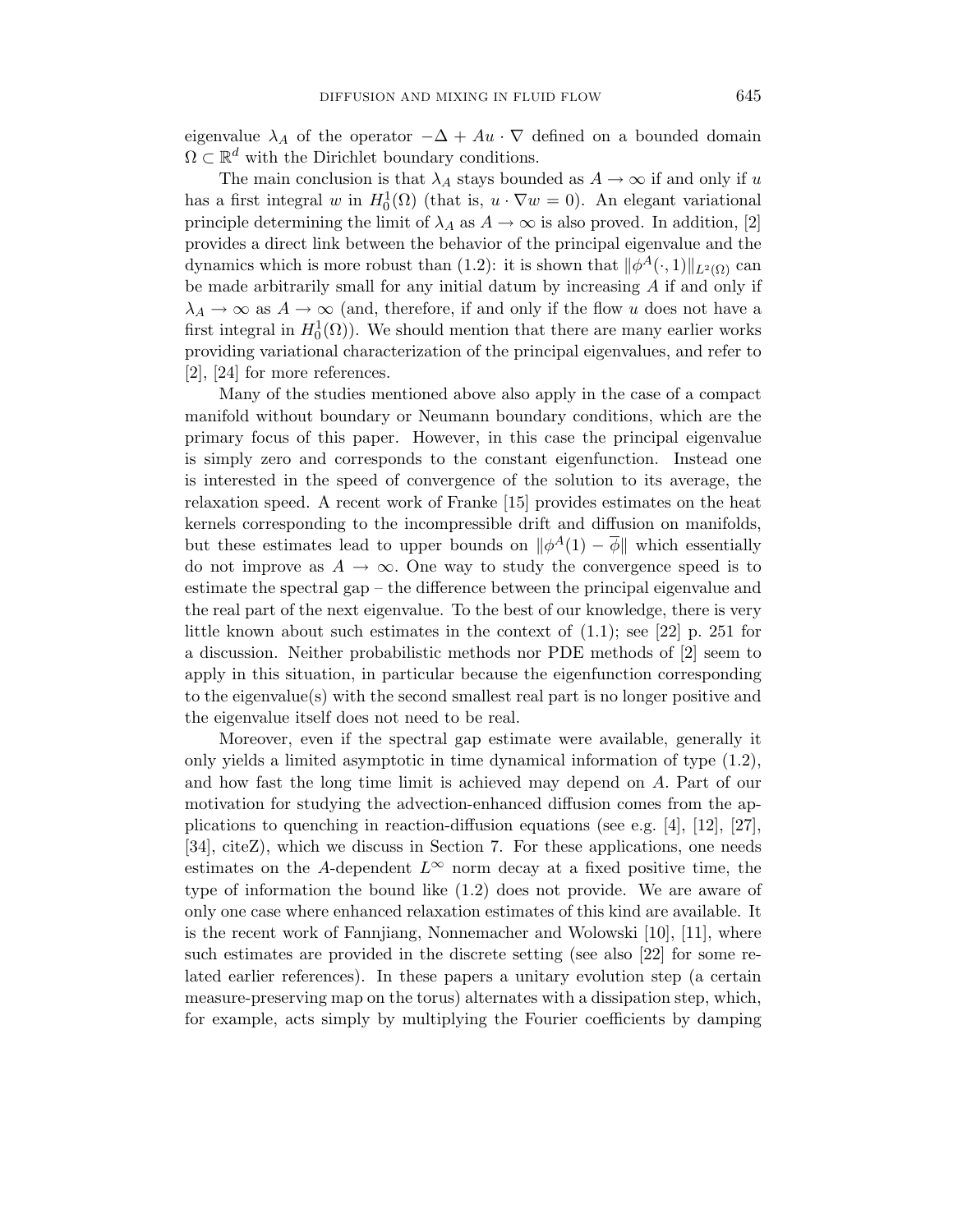factors. The absence of sufficiently regular eigenfunctions appears as a key for the lack of enhanced relaxation in this particular class of dynamical systems. In [10], [11], the authors also provide finer estimates of the dissipation time for particular classes of toral automorphisms (that is, they estimate how many steps are needed to reduce the  $L^2$  norm of the solution by a factor of two if the diffusion strength is  $\epsilon$ ).

Our main goal in this paper is to provide a sharp characterization of incompressible flows that are relaxation enhancing, in a quite general setup. We work directly with dynamical estimates, and do not discuss the spectral gap. The following natural definition will be used in this paper as a measure of the flow efficiency in improving the solution relaxation.

Definition 1.1. Let M be a smooth compact Riemannian manifold. The incompressible flow u on M is called *relaxation enhancing* if for every  $\tau > 0$  and  $\delta > 0$ , there exist  $A(\tau, \delta)$  such that for any  $A > A(\tau, \delta)$  and any  $\phi_0 \in L^2(M)$ with  $\|\phi_0\|_{L^2(M)} = 1$ ,

(1.3) 
$$
\|\phi^A(\cdot,\tau)-\overline{\phi}\|_{L^2(M)} < \delta,
$$

where  $\phi^{A}(x,t)$  is the solution of (1.1) and  $\overline{\phi}$  the average of  $\phi_0$ .

Remarks. 1. In Theorem 5.5 we show that the choice of the  $L^2$  norm in the definition is not essential and can be replaced by any  $L^p$ -norm with  $1 \leq p \leq \infty$ .

2. It follows from the proofs of our main results that the relaxation-enhancing class is not changed even when we allow the flow strength that ensures (1.3) to depend on  $\phi_0$ , that is, if we require (1.3) to hold for all  $\phi_0 \in L^2(M)$ with  $\|\phi_0\|_{L^2(M)} = 1$  and all  $A > A(\tau, \delta, \phi_0)$ .

Our first result is as follows.

THEOREM 1.2. Let M be a smooth compact Riemannian manifold. A Lipschitz continuous incompressible flow  $u \in \text{Lip}(M)$  is relaxation-enhancing if and only if the operator  $u \cdot \nabla$  has no eigenfunctions in  $H^1(M)$ , other than the constant function.

Any incompressible flow  $u \in \text{Lip}(M)$  generates a unitary evolution group  $U^t$  on  $L^2(M)$ , defined by  $U^t f(x) = f(\Phi_{-t}(x))$ . Here  $\Phi_t(x)$  is a measure-preserving transformation associated with the flow, defined by  $\frac{d}{dt}\Phi_t(x) = u(\Phi_t(x))$ ,  $\Phi_0(x) = x$ . Recall that a flow u is called weakly mixing if the corresponding operator  $U$  has only continuous spectrum. The weakly mixing flows are ergodic, but not necessarily mixing (see e.g. [5]). There exist fairly explicit examples of weakly mixing flows  $[1]$ ,  $[13]$ ,  $[14]$ ,  $[28]$ ,  $[35]$ ,  $[33]$ , some of which we will discuss in Section 6. A direct consequence of Theorem 1.2 is the following corollary.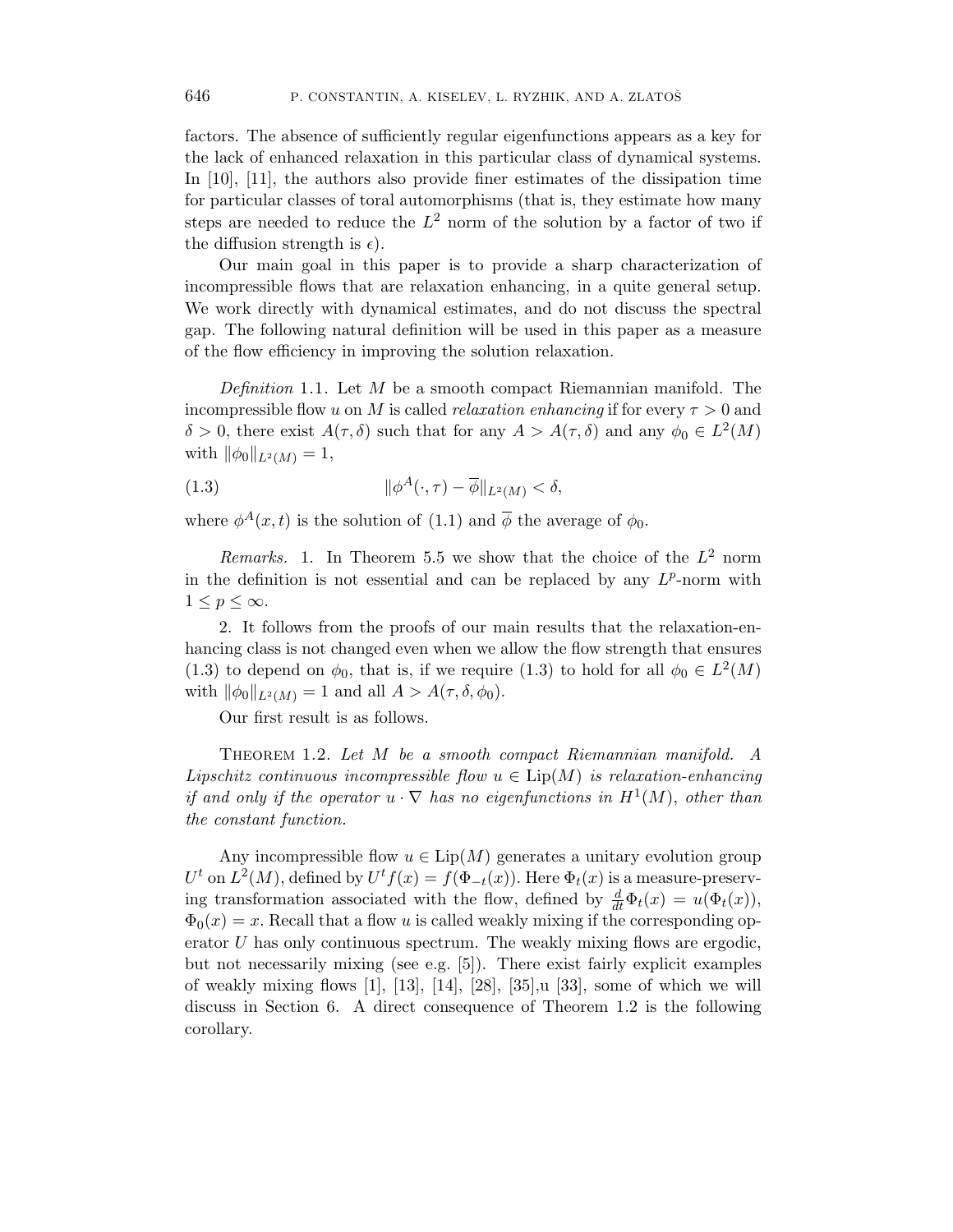COROLLARY 1.3. Any weakly mixing incompressible flow  $u \in \text{Lip}(M)$  is relaxation enhancing.

Theorem 1.2, as we will see in Section 5, in its turn follows from a quite general abstract criterion, which we are now going to describe. Let Γ be a self-adjoint, positive, unbounded operator with a discrete spectrum on a separable Hilbert space H. Let  $0 < \lambda_1 \leq \lambda_2 \leq \ldots$  be the eigenvalues of  $\Gamma$ , and  $e_i$  the corresponding orthonormal eigenvectors forming a basis in  $H$ . The (homogeneous) Sobolev space  $H^m(\Gamma)$  associated with  $\Gamma$  is formed by all vectors  $\psi = \sum_j c_j e_j$  such that

$$
\|\psi\|_{H^m(\Gamma)}^2 \equiv \sum_j \lambda_j^m |c_j|^2 < \infty.
$$

Note that  $H^2(\Gamma)$  is the domain  $D(\Gamma)$  of  $\Gamma$ . Let L be a self-adjoint operator such that, for any  $\psi \in H^1(\Gamma)$  and  $t > 0$ ,

(1.4) 
$$
||L\psi||_H \leq C ||\psi||_{H^1(\Gamma)} \text{ and } ||e^{iLt}\psi||_{H^1(\Gamma)} \leq B(t)||\psi||_{H^1(\Gamma)}
$$

with both the constant C and the function  $B(t) < \infty$  independent of  $\psi$  and  $B(t) \in L^2_{loc}(0,\infty)$ . Here  $e^{iLt}$  is the unitary evolution group generated by the self-adjoint operator L. One might ask whether one of the two conditions in (1.4) does not imply the other. We show at the end of Section 2, by means of an example, that this is not the case in general.

Consider a solution  $\phi^A(t)$  of the Bochner differential equation

(1.5) 
$$
\frac{d}{dt}\phi^A(t) = iAL\phi^A(t) - \Gamma\phi^A(t), \quad \phi^A(0) = \phi_0.
$$

THEOREM 1.4. Let  $\Gamma$  be a self-adjoint, positive, unbounded operator with a discrete spectrum and let a self-adjoint operator L satisfy conditions (1.4). Then the following two statements are equivalent:

- For any  $\tau, \delta > 0$  there exists  $A(\tau, \delta)$  such that for any  $A > A(\tau, \delta)$  and any  $\phi_0 \in H$  with  $\|\phi_0\|_H = 1$ , the solution  $\phi^A(t)$  of the equation (1.5) satisfies  $\|\phi^A(\tau)\|_H^2 < \delta$ .
- The operator L has no eigenvectors lying in  $H^1(\Gamma)$ .

Remark. Here L corresponds to  $iu \cdot \nabla$  (or, to be precise, a self-adjoint operator generating the unitary evolution group  $U^t$  which is equal to  $iu \cdot \nabla$ on  $H^1(M)$ , and  $\Gamma$  to  $-\Delta$  in Theorem 1.2, with  $H \subset L^2(M)$  the subspace of mean zero functions.

Theorem 1.4 provides a sharp answer to the general question of when a combination of fast unitary evolution and dissipation produces a significantly stronger dissipative effect than dissipation alone. It can be useful in any model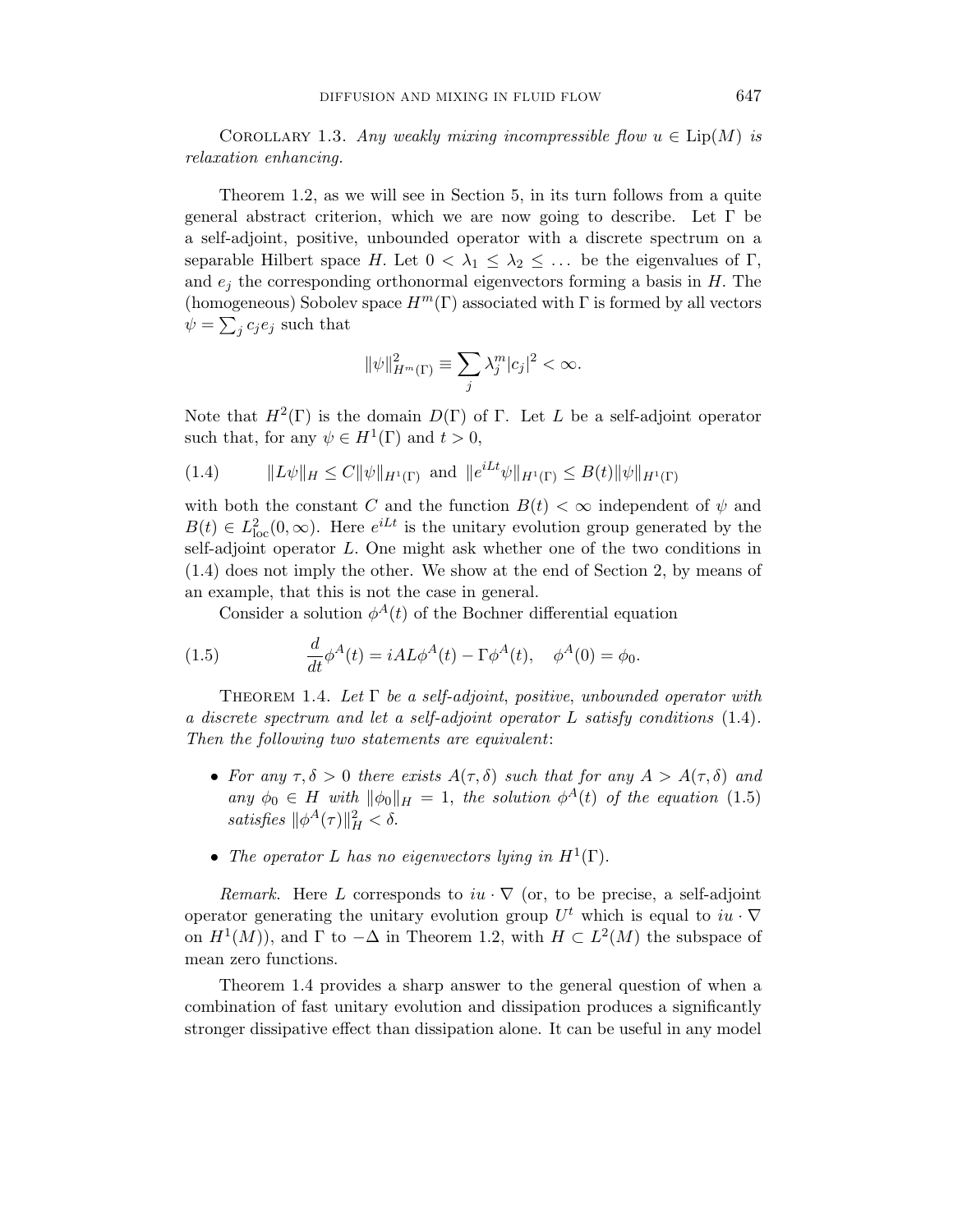describing a physical situation which involves fast unitary dynamics with dissipation (or, equivalently, unitary dynamics with weak dissipation). We prove Theorem 1.4 in Section 3. The proof uses ideas from quantum dynamics, in particularly the RAGE theorem (see e.g., [6]) describing evolution of a quantum state belonging to the continuous spectral subspace of a self-adjoint operator.

A natural concern is the consistency of the existence of rough eigenvectors of  $L$  and condition  $(1.4)$  which says that the dynamics corresponding to L preserves  $H^1(\Gamma)$ . In Section 4 we establish this consistency by providing examples where rough eigenfunctions exist yet (1.4) holds. One of them involves a discrete version of the celebrated Wigner-von Neumann construction of an imbedded eigenvalue of a Schrödinger operator [32]. Moreover, in Section 6 we describe an example of a smooth flow on the two dimensional torus  $\mathbb{T}^2$ with discrete spectrum and rough (not  $H^1(\mathbb{T}^2)$ ) eigenfunctions – this example essentially goes back to Kolmogorov [28]. Thus, the result of Theorem 1.4 is precise.

In Section 7, we discuss the application of Theorem 1.2 to quenching for reaction-diffusion equations on compact manifolds and domains. This corresponds to adding a non-negative reaction term  $f(T)$  on the right-hand side of  $(1.1)$ , with  $f(0) = f(1) = 0$ . Then the long-term dynamics can lead to two outcomes:  $\phi^A \to 1$  at every point (complete combustion), or  $\phi^A \to c < 1$ (quenching). The latter case is only possible if  $f$  is of the ignition type; that is, there exists  $\theta_0$  such that  $f(T) = 0$  for  $T \leq \theta_0$ , and  $c \leq \theta_0$ . The question is then how the presence of strong fluid flow may aid the quenching process. We note that quenching/front propagation in infinite domains is also of considerable interest. Theorem 1.2 has applications in that setting as well, but they will be considered elsewhere.

# 2. Preliminaries

In this section we collect some elementary facts and estimates for the equation (1.5). Henceforth we are going to denote the standard norm in the Hilbert space H by  $\|\cdot\|$ , the inner product in H by  $\langle \cdot, \cdot \rangle$ , the Sobolev spaces  $H^m(\Gamma)$  simply by  $H^m$  and norms in these Sobolev spaces by  $\|\cdot\|_m$ . We have the following existence and uniqueness theorem.

THEOREM 2.1. Assume that for any  $\psi \in H^1$ ,

(2.1) 
$$
||L\psi|| \le C||\psi||_1.
$$

Then for any  $T > 0$ , there exists a unique solution  $\phi(t)$  of the equation

 $\phi'(t) = (iL - \Gamma)\phi(t), \ \ \phi(0) = \phi_0 \in H^1.$ 

This solution satisfies

 $(2.2)$   $\phi(t) \in L^2([0,T], H^2) \cap C([0,T], H^1), \phi'(t) \in L^2([0,T], H).$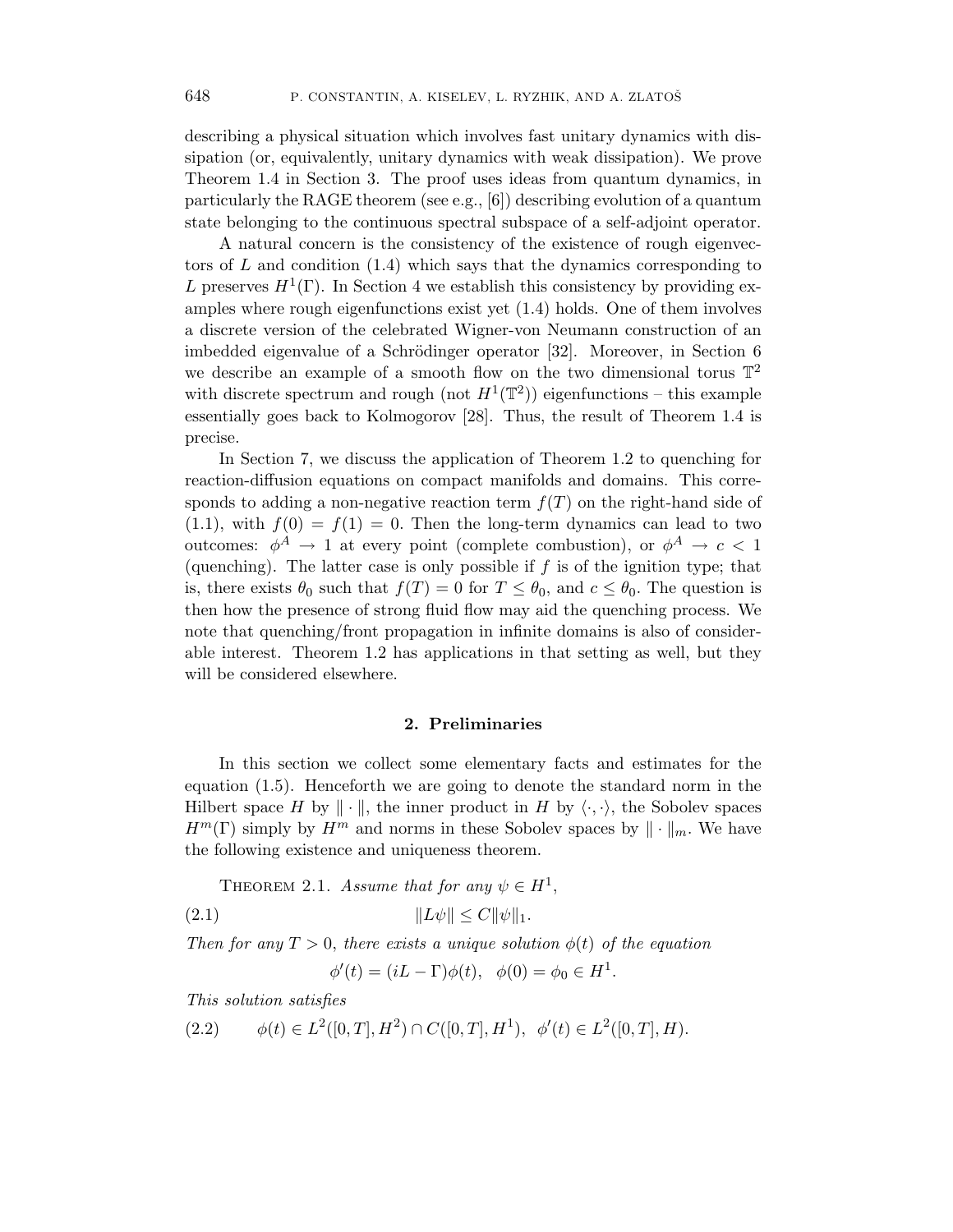Remarks. 1. The proof of Theorem 2.1 is standard, and can proceed by construction of a weak solution using Galerkin approximations and then establishing uniqueness and regularity. We refer, for example, to Evans [8] where the construction is carried out for parabolic PDEs but, given the assumption (2.1), can be applied verbatim in the general case.

2. The existence theorem is also valid for initial data  $\phi_0 \in H$ , but the solution has rougher properties at intervals containing  $t = 0$ , namely

$$
(2.3) \t\t \phi(t) \in L^2([0,T], H^1) \cap C([0,T], H), \ \phi'(t) \in L^2([0,T], H^{-1}).
$$

The existence of a rougher solution can also be derived from the general semigroup theory, by checking that  $iL-\Gamma$  satisfies the conditions of the Hille-Yosida theorem and thus generates a strongly continuous contraction semigroup in H (see, e.g.  $|7|$ ).

Next we establish a few properties that are more specific to our particular problem. It will be more convenient for us, in terms of notation, to work with an equivalent reformulation of (1.5), by setting  $\epsilon = A^{-1}$  and rescaling time by the factor  $\epsilon^{-1}$ , thus arriving at the equation

(2.4) 
$$
(\phi^{\epsilon})'(t) = (iL - \epsilon \Gamma) \phi^{\epsilon}(t), \ \phi^{\epsilon}(0) = \phi_0.
$$

LEMMA 2.2. Assume (2.1); then for any initial data  $\phi_0 \in H$ ,  $\|\phi_0\| = 1$ , the solution  $\phi^{\epsilon}(t)$  of (2.4) satisfies

(2.5) 
$$
\epsilon \int_{0}^{\infty} ||\phi^{\epsilon}(t)||_{1}^{2} dt \leq \frac{1}{2}.
$$

Proof. Recall that if  $\phi \in H^1(\Gamma)$ , then  $\Gamma \phi \in H^{-1}(\Gamma)$  and  $\langle \Gamma \phi, \phi \rangle = ||\phi||_1^2$ . The regularity conditions  $(2.2)-(2.3)$  and the fact that L is self-adjoint allow us to compute

(2.6) 
$$
\frac{d}{dt} ||\phi^{\epsilon}||^2 = \langle \phi^{\epsilon}, \phi^{\epsilon}_t \rangle + \langle \phi^{\epsilon}_t, \phi^{\epsilon} \rangle = -2\epsilon ||\phi^{\epsilon}||_1^2.
$$

Integrating in time and taking into account the normalization of  $\phi_0$ , we obtain  $(2.5).$  $\Box$ 

An immediate consequence of (2.6) is the following result, that we state here as a separate lemma for convenience.

LEMMA 2.3. Suppose that for all times  $t \in (a, b)$  we have  $\|\phi^{\epsilon}(t)\|_{1}^{2} \ge$  $N||\phi^{\epsilon}(t)||^2$ . Then the following decay estimate holds:

$$
\|\phi^{\epsilon}(b)\|^2 \le e^{-2\epsilon N(b-a)} \|\phi^{\epsilon}(a)\|^2.
$$

Next we need an estimate on the growth of the difference between solutions corresponding to  $\epsilon > 0$  and  $\epsilon = 0$  in the *H*-norm.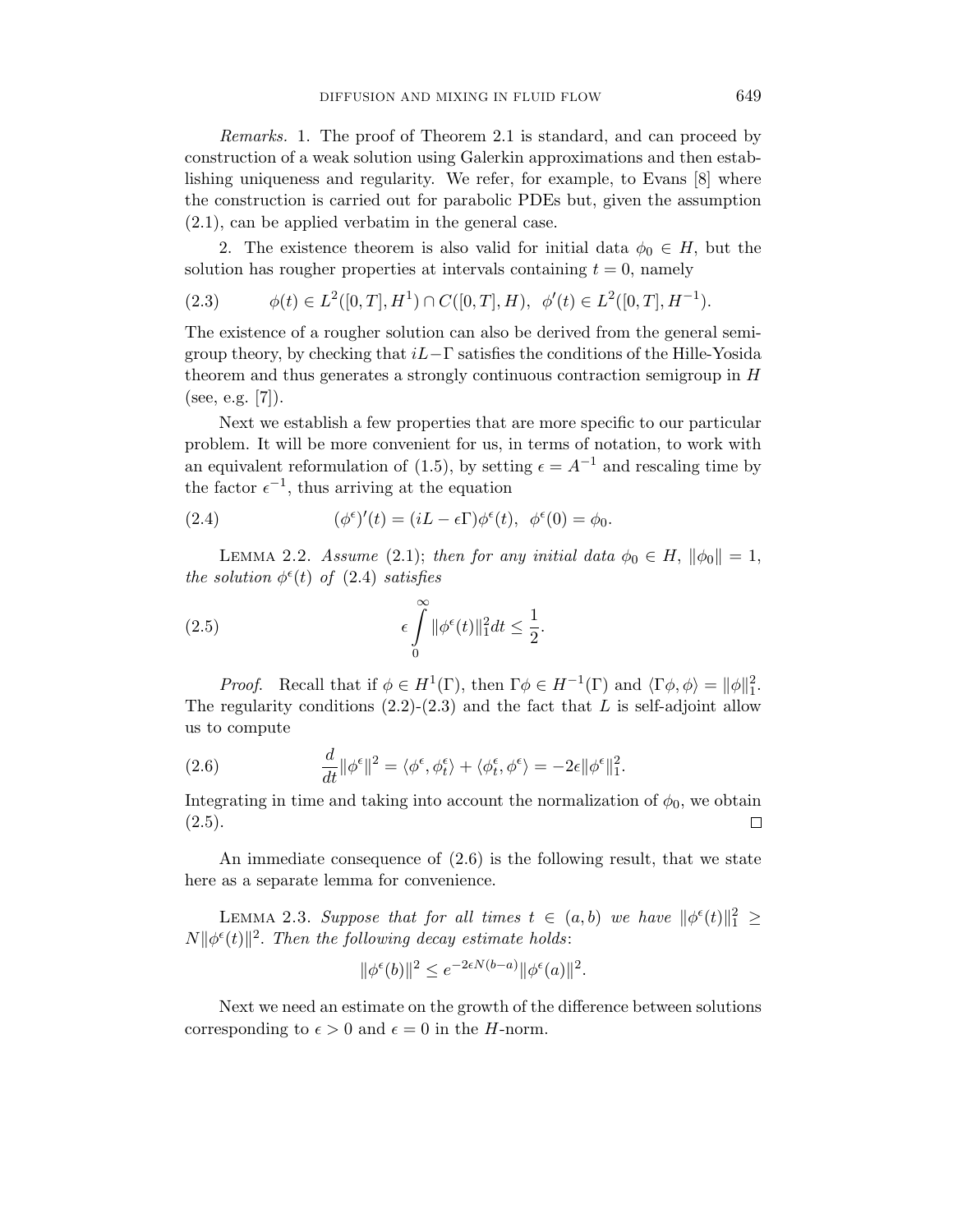LEMMA 2.4. Assume, in addition to (2.1), that for any  $\psi \in H^1$  and  $t > 0$ ,

(2.7) 
$$
\|e^{iLt}\psi\|_1 \le B(t)\|\psi\|_1
$$

for some  $B(t) \in L^2_{loc}[0,\infty)$ . Let  $\phi^0(t), \phi^{\epsilon}(t)$  be solutions of

$$
(\phi^0)'(t) = iL\phi^0(t), \ \ (\phi^\epsilon)'(t) = (iL - \epsilon \Gamma)\phi^\epsilon(t),
$$

satisfying  $\phi^0(0) = \phi^{\epsilon}(0) = \phi_0 \in H^1$ . Then

(2.8) 
$$
\frac{d}{dt} \|\phi^{\epsilon}(t) - \phi^{0}(t)\|^{2} \le \frac{1}{2}\epsilon \|\phi^{0}(t)\|_{1}^{2} \le \frac{1}{2}\epsilon B^{2}(t) \|\phi_{0}\|_{1}^{2}.
$$

Remark. Note that  $\phi^0(t) = e^{iLt}\phi_0$  by definition. Assumption (2.7) says that this unitary evolution is bounded in the  $H^1(\Gamma)$  norm.

*Proof.* The regularity guaranteed by conditions  $(2.1)$ ,  $(2.7)$  and Theorem 2.1 allows us to multiply the equation

$$
(\phi^{\epsilon} - \phi^0)' = iL(\phi^{\epsilon} - \phi^0) - \epsilon \Gamma \phi^{\epsilon}
$$

by  $\phi^{\epsilon} - \phi^0$ . We obtain

$$
\frac{d}{dt} \|\phi^{\epsilon} - \phi^0\|^2 \le 2\epsilon (\|\phi^{\epsilon}\|_1 \|\phi^0\|_1 - \|\phi^{\epsilon}\|_1^2) \le \frac{1}{2}\epsilon \|\phi^0\|_1^2,
$$

which is the first inequality in  $(2.8)$ . The second inequality follows simply from assumption (2.7).  $\Box$ 

The following corollary is immediate.

COROLLARY 2.5. Assume that  $(2.1)$  and  $(2.7)$  are satisfied, and the initial data  $\phi_0 \in H^1$ . Then the solutions  $\phi^{\epsilon}(t)$  and  $\phi^0(t)$  defined in Lemma 2.4 satisfy

$$
\|\phi^{\epsilon}(t) - \phi^{0}(t)\|^{2} \le \frac{1}{2}\epsilon \|\phi_{0}\|_{1}^{2} \int_{0}^{\tau} B^{2}(t) dt
$$

for any time  $t \leq \tau$ .

Finally, we observe that conditions (2.1) and (2.7) are independent. Taking  $L = \Gamma$  shows that (2.7) does not imply (2.1), because in this case the evolution  $e^{iLt}$  is unitary on  $H^1$  but the domain of L is  $H^2 \subsetneq H^1$ . On the other hand,  $(2.1)$  does not imply  $(2.7)$ , as is the case in the following example. Let  $H \equiv L^2(0, 1)$ , define the operator  $\Gamma$  by  $\Gamma f(x) \equiv \sum_n e^{n^2} \hat{f}(n) e^{2\pi i n x}$  for all  $f \in H$ such that  $e^{n^2}\hat{f}(n) \in \ell^2(\mathbb{Z})$ , and take  $Lf(x) \equiv xf(x)$ . Then L is bounded on H and so (2.1) holds automatically, but

$$
\left[e^{itL}f\right](x) = f(x)e^{itx}
$$

so that  $e^{2\pi i L}e^{2\pi i nx} = e^{2\pi i (n+1)x}$ . It follows that  $e^{2\pi i L}$  is not bounded on  $H^1$ (and neither is  $e^{iLt}$  for any  $t \neq 0$ ).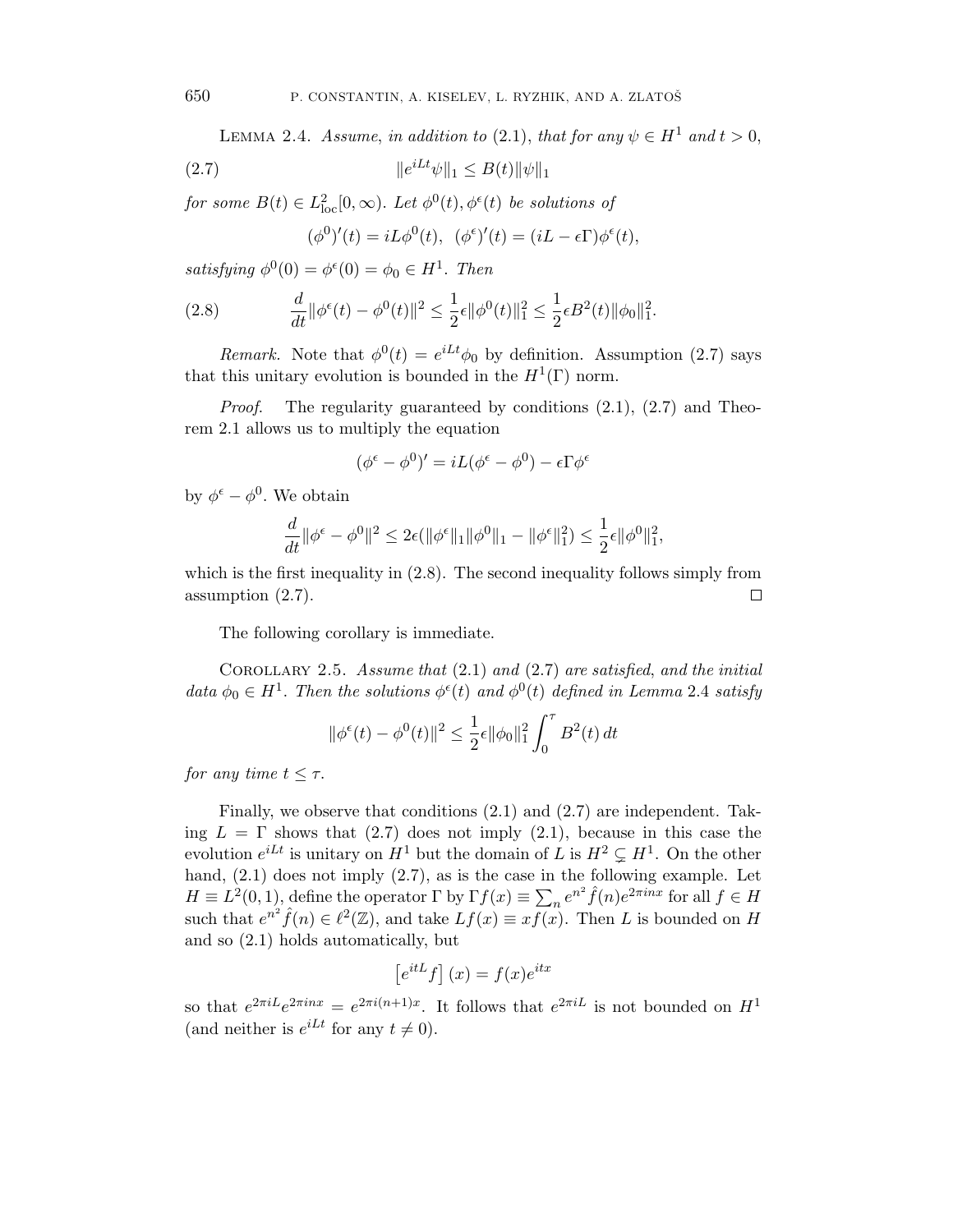# 3. The abstract criterion

One direction in the proof of Theorem 1.4 is much easier. We start by proving this easy direction: that existence of  $H^1(\Gamma)$  eigenvectors of L ensures existence of  $\tau, \delta > 0$  and  $\phi_0$  with  $\|\phi_0\| = 1$  such that  $\|\phi^A(\tau)\| > \delta$  for all  $A$  – that is, if such eigenvectors exist, then the operator  $L$  is not relaxation enhancing.

Proof of the first part of Theorem 1.4. Assume that the initial datum  $\phi_0 \in H^1$  for (1.5) is an eigenvector of L corresponding to an eigenvalue E, normalized so that  $\|\phi_0\| = 1$ . Take the inner product of (1.5) with  $\phi_0$ . We arrive at

$$
\frac{d}{dt}\langle \phi^A(t), \phi_0 \rangle = i A E \langle \phi^A(t), \phi_0 \rangle - \langle \Gamma \phi^A(t), \phi_0 \rangle.
$$

This and the assumption  $\phi_0 \in H^1$  lead to

$$
\left| \frac{d}{dt} \left( e^{-iAEt} \langle \phi^A(t), \phi_0 \rangle \right) \right| \leq \frac{1}{2} \left( \|\phi^A(t)\|_1^2 + \|\phi_0\|_1^2 \right).
$$

Note that the value of the expression being differentiated on the left-hand side is equal to one at  $t = 0$ . By Lemma 2.2 (with a simple time rescaling) we have  $\int_0^{\infty} ||\phi^A(t)||_1^2 dt \leq 1/2$ . Therefore, for  $t \leq \tau = (2||\phi_0||_1^2)^{-1}$  we have  $|\langle \phi^A(t), \phi_0 \rangle| \ge 1/2$ . Thus,  $\|\phi^A(\tau)\| \ge 1/2$ , uniformly in A.

Note also that we have proved that in the presence of an  $H^1$  eigenvector of L, enhanced relaxation does not happen for some  $\phi_0$  even if we allow  $A(\tau, \delta)$ to be  $\phi_0$ -dependent as well. This explains Remark 2 after Definition 1.1.

The proof of the converse is more subtle, and will require some preparation. We switch to the equivalent formulation  $(2.4)$ . We need to show that if L has no  $H^1$  eigenvectors, then for all  $\tau, \delta > 0$  there exists  $\epsilon_0(\tau, \delta) > 0$  such that if  $\epsilon < \epsilon_0$ , then  $\|\phi^{\epsilon}(\tau/\epsilon)\| < \delta$  whenever  $\|\phi_0\| = 1$ . The main idea of the proof can be naively described as follows. If the operator  $L$  has purely continuous spectrum or its eigenfunctions are rough then the  $H^1$ -norm of the free evolution (with  $\epsilon = 0$ ) is large most of the time. However, the mechanism of this effect is quite different for the continuous and point spectra. On the other hand, we will show that for small  $\epsilon$  the full evolution is close to the free evolution for a sufficiently long time. This clearly leads to dissipation enhancement.

The first ingredient that we need to recall is the so-called RAGE theorem.

THEOREM 3.1 (RAGE). Let L be a self-adjoint operator in a Hilbert space  $H$ . Let  $P_c$  be the spectral projection on its continuous spectral subspace. Let C be any compact operator. Then for any  $\phi_0 \in H$ ,

$$
\lim_{T \to \infty} \frac{1}{T} \int_{0}^{T} \|Ce^{iLt} P_c \phi_0\|^2 dt = 0.
$$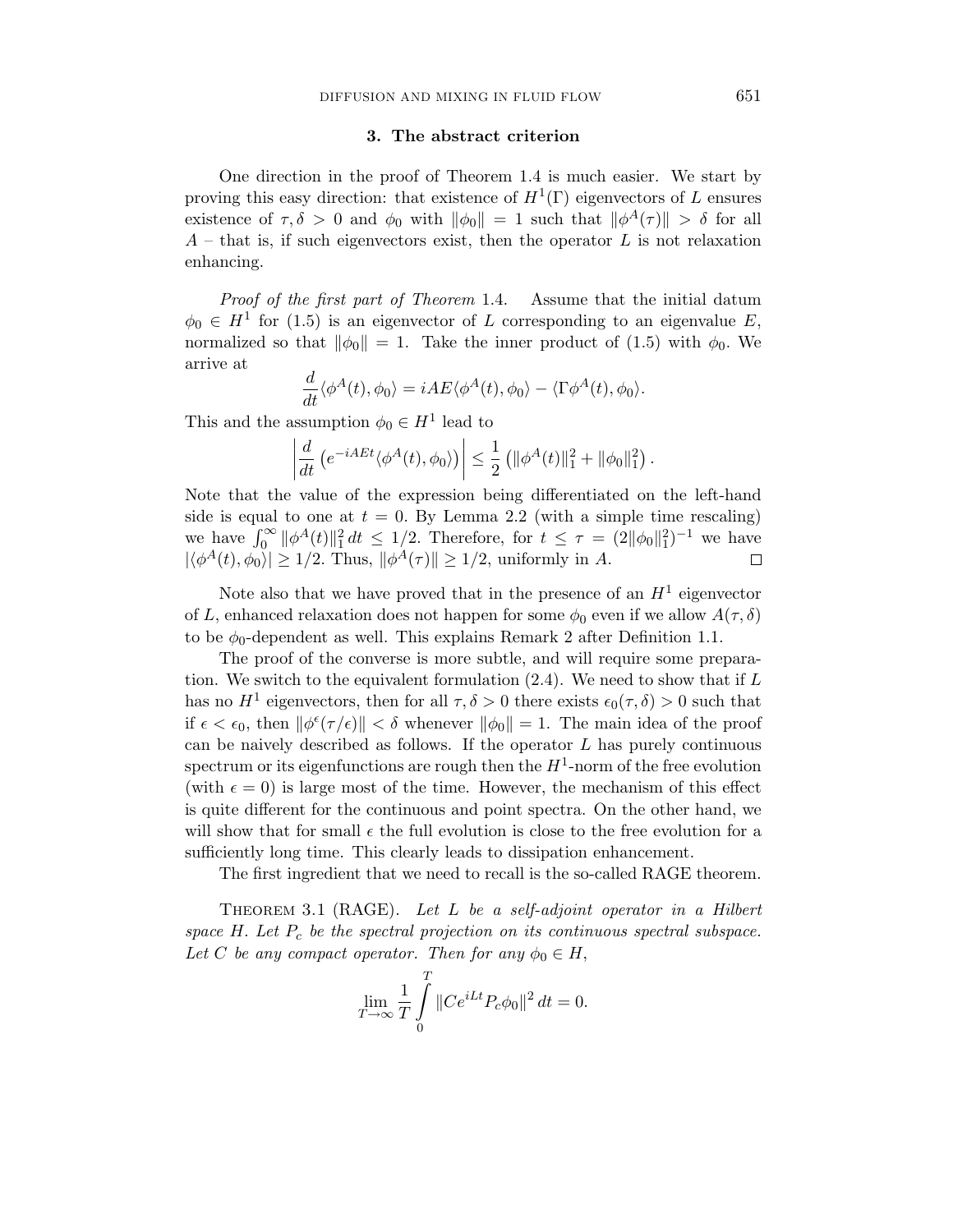Clearly, the result can be equivalently stated for a unitary operator  $U$ , replacing  $e^{iLt}$  with  $U^t$ . The proof of the RAGE theorem can be found, for example, in [6].

A direct consequence of the RAGE theorem is the following lemma. Recall that we denote by  $0 < \lambda_1 \leq \lambda_2 \leq \ldots$  the eigenvalues of the operator  $\Gamma$ and by  $e_1, e_2, \ldots$  the corresponding orthonormal eigenvectors. Let us also denote by  $P_N$  the orthogonal projection on the subspace spanned by the first N eigenvectors  $e_1, \ldots, e_N$  and by  $S = \{ \phi \in H : ||\phi|| = 1 \}$  the unit sphere in  $H$ . The following lemma shows that if the initial data lie in the continuous spectrum of  $L$  then the  $L$ -evolution will spend most of its time in the higher modes of Γ.

LEMMA 3.2. Let  $K \subset S$  be a compact set. For any  $N, \sigma > 0$ , there exists  $T_c(N, \sigma, K)$  such that for all  $T \geq T_c(N, \sigma, K)$  and any  $\phi \in K$ ,

(3.1) 
$$
\frac{1}{T} \int_{0}^{T} ||P_N e^{iLt} P_c \phi||^2 dt \leq \sigma.
$$

Remark. The key observation of Lemma 3.2 is that the time  $T_c(N, \sigma, K)$ is uniform for all  $\phi \in K$ .

*Proof.* Since  $P_N$  is compact, we see that for any vector  $\phi \in S$ , there exists a time  $T_c(N, \sigma, \phi)$  that depends on the function  $\phi$  such that (3.1) holds for  $T > T_c(N, \sigma, \phi)$  – this is assured by Theorem 3.1. To prove the uniformity in  $\phi$ , note that the function

$$
f(T,\phi) = \frac{1}{T} \int_{0}^{T} ||P_N e^{iLt} P_c \phi||^2 dt
$$

is uniformly continuous on  $S$  for all  $T$  (with constants independent of  $T$ ):

$$
|f(T, \phi) - f(T, \psi)|
$$
  
\n
$$
\leq \frac{1}{T} \int_{0}^{T} |||P_N e^{iLt} P_c \phi|| - ||P_N e^{iLt} P_c \psi||| (||P_N e^{iLt} P_c \phi|| + ||P_N e^{iLt} P_c \psi||) dt
$$
  
\n
$$
\leq (||\phi|| + ||\psi||) \frac{1}{T} \int_{0}^{T} ||P_N e^{iLt} P_c (\phi - \psi)|| dt \leq 2 ||\phi - \psi||.
$$

Now, existence of a uniform  $T_c(N, \sigma, K)$  follows from compactness of K by standard arguments.  $\Box$ 

We also need a lemma which controls from below the growth of the  $H<sup>1</sup>$ norm of free solutions corresponding to rough eigenfunctions. We denote by  $P_p$  the spectral projection on the pure point spectrum of the operator L.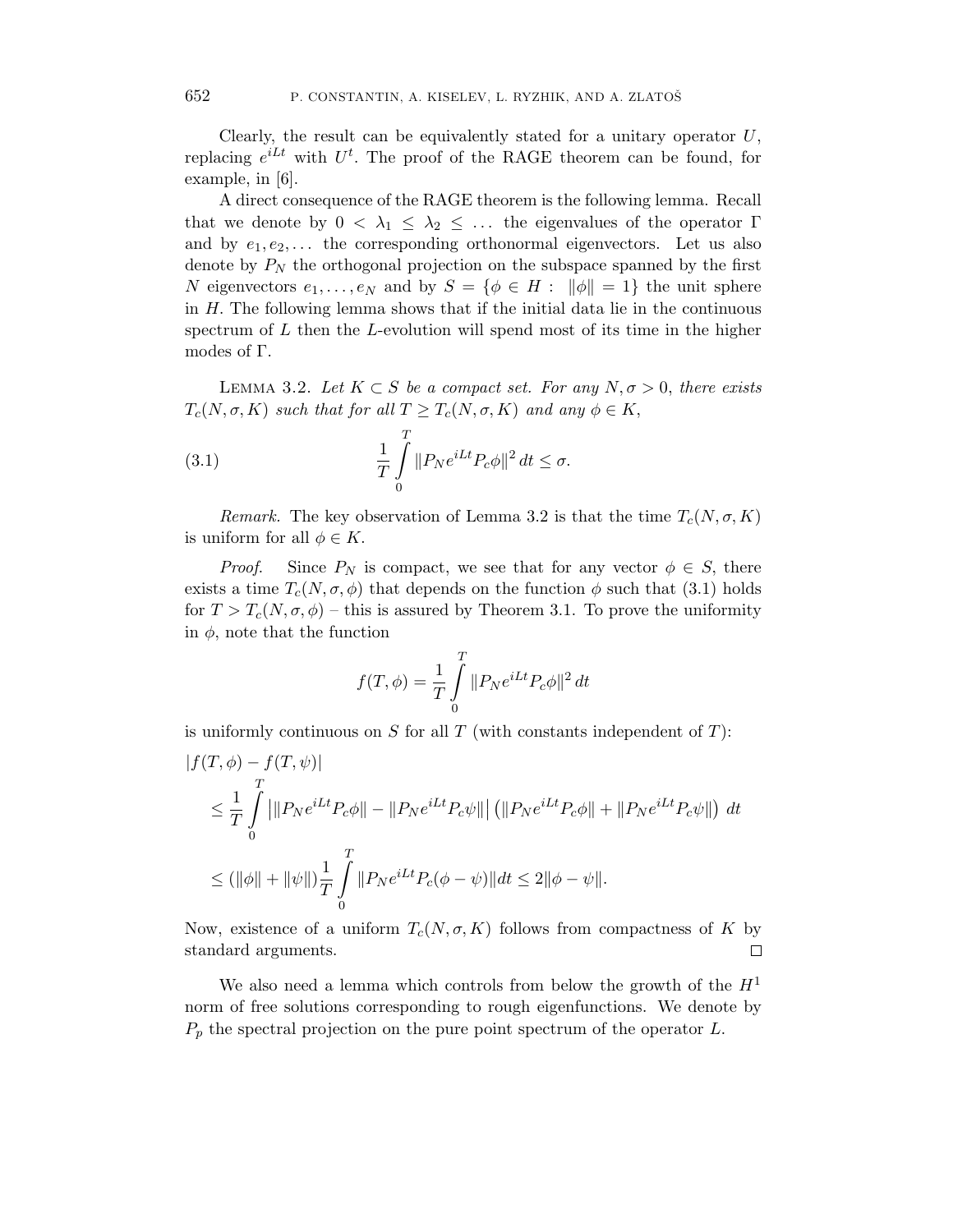LEMMA 3.3. Assume that not a single eigenvector of the operator  $L$  belongs to  $H^1(\Gamma)$ . Let  $K \subset S$  be a compact set. Consider the set  $K_1 \equiv$  $\{\phi \in K \mid ||P_p\phi|| \geq 1/2\}$ . Then for any  $B > 0$  we can find  $N_p(B, K)$  and  $T_p(B, K)$  such that for any  $N \ge N_p(B, K)$ , any  $T \ge T_p(B, K)$  and any  $\phi \in K_1$ ,

(3.2) 
$$
\frac{1}{T} \int_{0}^{T} ||P_N e^{iLt} P_p \phi||_1^2 dt \geq B.
$$

Remark. Note that unlike (3.1), we have the  $H^1$  norm in (3.2).

*Proof.* The set  $K_1$  may be empty, in which case there is nothing to prove. Otherwise, denote by  $E_j$  the eigenvalues of L (distinct, without repetitions) and by  $Q_i$  the orthogonal projection on the space spanned by the eigenfunctions corresponding to  $E_j$ . First, let us show that for any  $B > 0$  there is  $N(B, K)$ such that for any  $\phi \in K_1$ ,

(3.3) 
$$
\sum_{j} ||P_N Q_j \phi||_1^2 \ge 2B
$$

if  $N \geq N(B, K)$ . It is clear that for each fixed  $\phi$  with  $P_p \phi \neq 0$  we can find  $N(B, \phi)$  so that (3.3) holds, since by assumption  $Q_i\phi$  does not belong to  $H^1$ whenever  $Q_j \phi \neq 0$ . Assume that  $N(B, K)$  cannot be chosen uniformly for  $\phi \in K_1$ . This means that for any n, there exists  $\phi_n \in K_1$  such that

$$
\sum_j \|P_n Q_j \phi_n\|_1^2 < 2B.
$$

Since  $K_1$  is compact, we can find a subsequence  $n_l$  such that  $\phi_{n_l}$  converges to  $\phi \in K_1$  in H as  $n_l \to \infty$ . For any N and any  $n_{l_1} > N$  we have

$$
\sum_{j} ||P_N Q_j \tilde{\phi}||_1^2 \leq \sum_{j} ||P_{n_{l_1}} Q_j \tilde{\phi}||_1^2 \leq \liminf_{l \to \infty} \sum_{j} ||P_{n_{l_1}} Q_j \phi_{n_l}||_1^2.
$$

The last inequality follows by Fatou's lemma from the convergence of  $\phi_{n_l}$  to  $\tilde{\phi}$  in H and the fact that  $||P_{n_{l_1}}Q_j\psi||_1 \leq \lambda_{n_{l_1}}^{1/2}||\psi||$  for any  $n_{l_1}$ . But now the expression on the right-hand side is less than or equal to

$$
\liminf_{l\to\infty}\sum_j\|P_{n_l}Q_j\phi_{n_l}\|_1^2\leq 2B.
$$

Thus  $\sum$ j  $||P_N Q_j \tilde{\phi}||_1^2 \leq 2B$  for any N, a contradiction since  $\tilde{\phi} \in K_1$ .

Next, take  $\phi \in K_1$  and consider

(3.4) 
$$
\frac{1}{T} \int_{0}^{T} ||P_N e^{iLt} P_p \phi||_1^2 dt = \sum_{j,l} \frac{e^{i(E_j - E_l)T} - 1}{i(E_j - E_l)T} \langle \Gamma P_N Q_j \phi, P_N Q_l \phi \rangle.
$$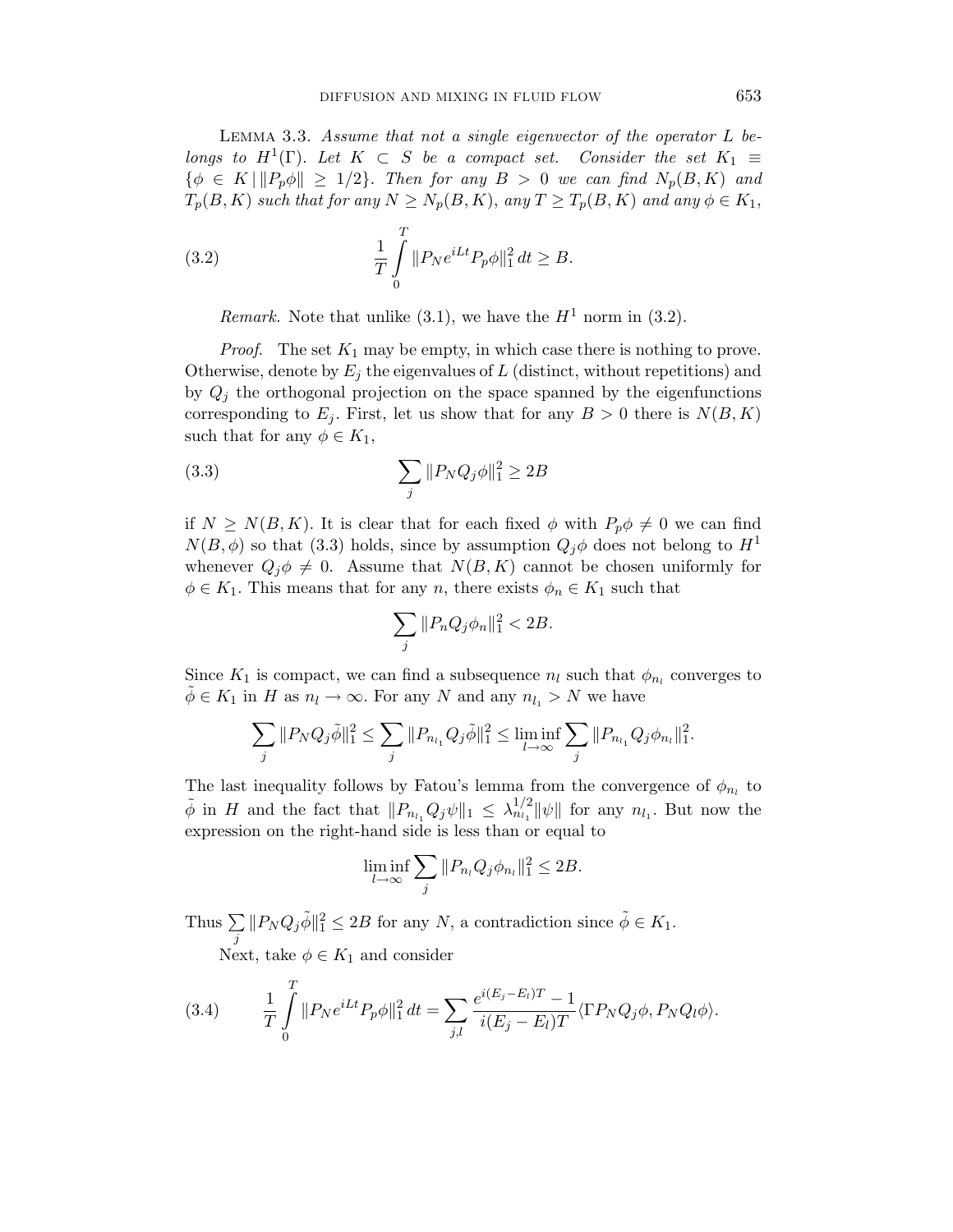In (3.4), we set  $(e^{i(E_j - E_l)T} - 1)/i(E_j - E_l)T \equiv 1$  if  $j = l$ . Notice that the sum above converges absolutely. Indeed,  $P_N Q_j \phi = \sum_{i=1}^N \langle Q_j \phi, e_i \rangle e_i$ , and  $\langle \Gamma e_i, e_k \rangle =$  $\lambda_i \delta_{ik}$ ; therefore

$$
\langle \Gamma P_N Q_j \phi, P_N Q_l \phi \rangle = \sum_{i=1}^N \lambda_i \langle Q_j \phi, e_i \rangle \overline{\langle Q_l \phi, e_i \rangle}
$$

and further, the sum on the right-hand side of (3.4) does not exceed

$$
(3.5) \quad \sum_{i=1}^{N} \lambda_i \sum_{j,l} |\langle Q_j \phi, e_i \rangle \langle Q_l \phi, e_i \rangle|
$$
  

$$
\leq \lambda_N \sum_{i=1}^{N} \sum_{j,l} ||Q_j \phi|| ||Q_l \phi|| |\langle Q_j \phi/ ||Q_j \phi||, e_i \rangle \langle Q_l \phi/ ||Q_l \phi||, e_i \rangle|
$$
  

$$
\leq \lambda_N \sum_{i=1}^{N} \sum_{j,l} ||Q_l \phi||^2 |\langle Q_j \phi/ ||Q_j \phi||, e_i \rangle|^2 \leq \lambda_N N,
$$

with the second step obtained from the Cauchy-Schwartz inequality, and the third by  $\|\phi\| = \|e_i\| = 1$ . Then for each fixed N, we have by the dominated convergence theorem that the expression in (3.4) converges to  $\sum_j ||\Gamma^{1/2}P_N Q_j \phi||^2 =$  $\sum_j ||P_N Q_j \phi||_1^2$  as  $T \to \infty$ . Now assume  $N \ge N_p(B, K) \equiv N(B, K)$ , so that (3.3) holds. We claim that we can choose  $T_p(B, K)$  so that for any  $T \geq$  $T_p(B, K)$  we have

$$
(3.6) \quad \left| \frac{1}{T} \int_0^T \| P_N e^{iLt} P_p \phi \|_1^2 dt - \sum_j \| P_N Q_j \phi \|_1^2 \right|
$$

$$
= \left| \sum_{l \neq j} \frac{e^{i(E_j - E_l)T} - 1}{i(E_j - E_l)T} \langle \Gamma P_N Q_j \phi, P_N Q_l \phi \rangle \right| \le B
$$

for all  $\phi \in K_1$ . Indeed, this follows from convergence to zero for each individual  $\phi$  as  $T \to \infty$ , compactness of  $K_1$ , and uniform continuity of the expression in the middle of (3.6) in  $\phi$  for each T (with constants independent of T). The latter is proved by estimating the difference of these expressions for  $\phi, \psi \in K_1$ and any  $T$  by

$$
\sum_{l\neq j} |\langle \Gamma P_N Q_j \phi, P_N Q_l(\phi - \psi) \rangle| + |\langle \Gamma P_N Q_j(\phi - \psi), P_N Q_l \psi \rangle|,
$$

which is then bounded by  $2\lambda_N N||\phi - \psi||$  when we use the trick from (3.5). Combining (3.3) and (3.6) proves the lemma.  $\Box$ 

We can now complete the proof of Theorem 1.4.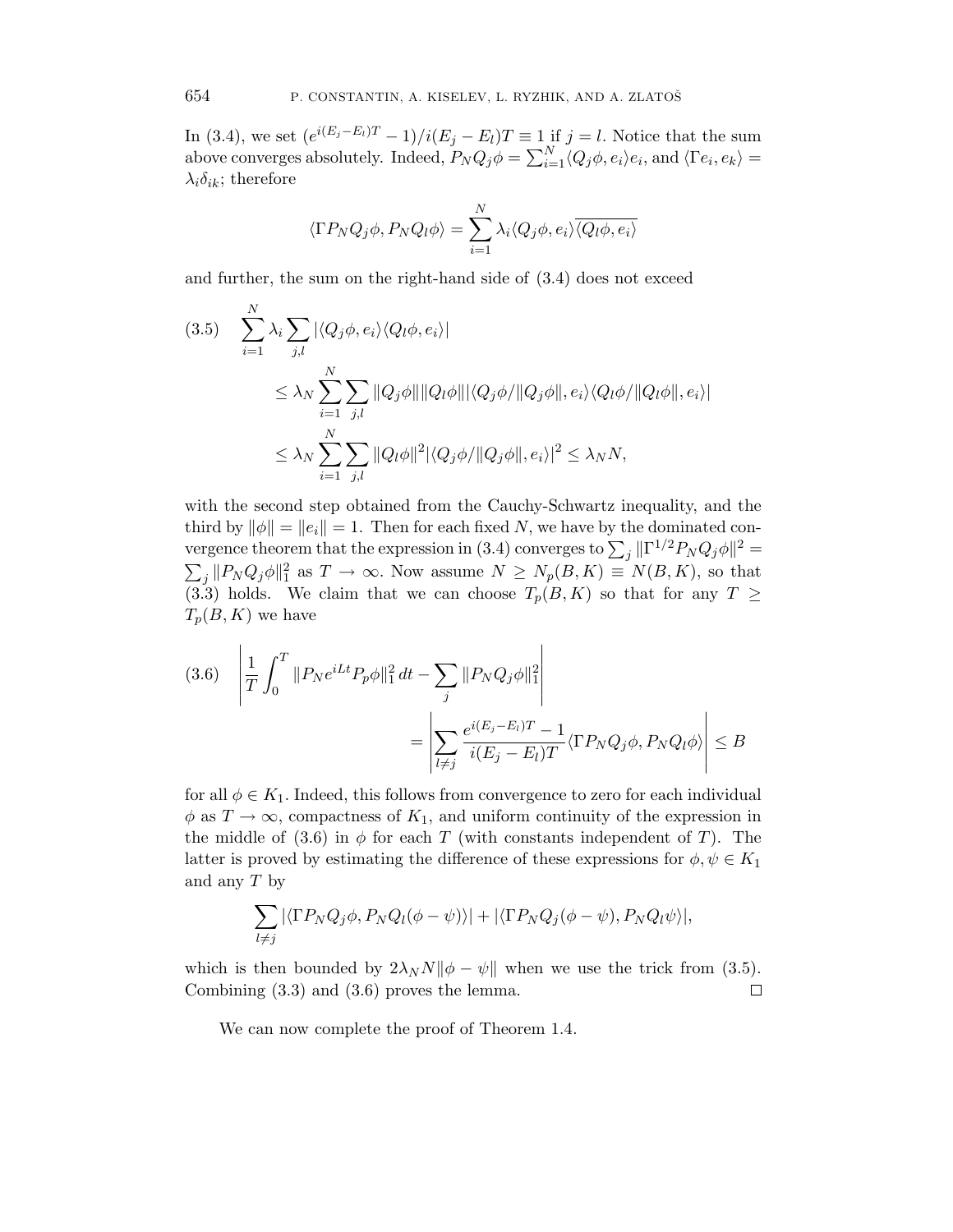*Proof of Theorem* 1.4. Recall that given any  $\tau$ ,  $\delta > 0$ , we need to show the existence of  $\epsilon_0 > 0$  such that if  $\epsilon < \epsilon_0$ , then  $\|\phi^{\epsilon}(\tau/\epsilon)\| < \delta$  for any initial datum  $\phi_0 \in H$ ,  $\|\phi_0\| = 1$ . Here  $\phi^{\epsilon}(t)$  is the solution of (2.4). Let us outline the idea of the proof. Lemma 2.3 tells us that if the  $H^1$  norm of the solution  $\phi^{\epsilon}(t)$ is large, relaxation is happening quickly. If, on the other hand,  $\|\phi^{\epsilon}(\tau_0)\|_1^2 \leq$  $\lambda_M ||\phi^{\epsilon}(\tau_0)||^2$ , where M is to be chosen depending on  $\tau$ ,  $\delta$ , then the set of all unit vectors satisfying this inequality is compact, and so we can apply Lemma 3.2 and Lemma 3.3. Using these lemmas, we will show that even if the  $H<sup>1</sup>$  norm is small at some moment of time  $\tau_0$ , it will be large on the average in some time interval after  $\tau_0$ . Enhanced relaxation will follow.

We now provide the details. Since  $\Gamma$  is an unbounded positive operator with a discrete spectrum, we know that its eigenvalues  $\lambda_n \to \infty$  as  $n \to \infty$ . Let us choose M large enough, so that  $e^{-\lambda_M \tau/80} < \delta$ . Define the sets  $K \equiv$  $\{\phi \in S \mid ||\phi||_1^2 \le \lambda_M\} \subset S$  and as before,  $K_1 \equiv \{\phi \in K \mid ||P_p\phi|| \ge 1/2\}$ . It is easy to see that K is compact. Choose N so that  $N \geq M$  and  $N \geq N_p(5\lambda_M, K)$ from Lemma 3.3. Define

$$
\tau_1 \equiv \max \left\{ T_p(5\lambda_M, K), T_c(N, \frac{\lambda_M}{20\lambda_N}, K) \right\},\,
$$

where  $T_p$  is from Lemma 3.3, and  $T_c$  from Lemma 3.2. Finally, choose  $\epsilon_0 > 0$ so that  $\tau_1 < \tau/2\epsilon_0$ , and

(3.7) 
$$
\epsilon_0 \int\limits_0^{\tau_1} B^2(t) dt \leq \frac{1}{20\lambda_N},
$$

where  $B(t)$  is the function from condition (2.7).

Take any  $\epsilon < \epsilon_0$ . If we have  $\|\phi^{\epsilon}(s)\|_1^2 \geq \lambda_M \|\phi^{\epsilon}(s)\|^2$  for all  $s \in [0, \tau]$  then Lemma 2.3 implies that  $\|\phi^{\epsilon}(\tau/\epsilon)\| \leq e^{-2\lambda_M \tau} \leq \delta$  by the choice of M and we are done. Otherwise, let  $\tau_0$  be the first time in the interval  $[0, \tau/\epsilon]$  such that  $\|\phi^{\epsilon}(\tau_0)\|_{1}^{2} \leq \lambda_M \|\phi^{\epsilon}(\tau_0)\|^{2}$  (it may be that  $\tau_0 = 0$ , of course). We claim that the following estimate holds for the decay of  $\|\phi^{\epsilon}(t)\|$  on the interval  $[\tau_0, \tau_0 + \tau_1]$ :

(3.8) 
$$
\|\phi^{\epsilon}(\tau_0 + \tau_1)\|^2 \leq e^{-\lambda_M \epsilon \tau_1/20} \|\phi^{\epsilon}(\tau_0)\|^2.
$$

For the sake of transparency, henceforth we will denote  $\phi^{\epsilon}(\tau_0) = \phi_0$ . On the interval  $[\tau_0, \tau_0 + \tau_1]$ , consider the function  $\phi^0(t)$  satisfying  $\frac{d}{dt} \phi^0(t) = iL\phi^0(t)$ ,  $\phi^0(\tau_0) = \phi_0$ . Note that by the choice of  $\epsilon_0$ , (3.7) and Corollary 2.5, we have

(3.9) 
$$
\|\phi^{\epsilon}(t) - \phi^{0}(t)\|^{2} \le \frac{\lambda_{M}}{40\lambda_{N}} \|\phi_{0}\|^{2}
$$

for all  $t \in [\tau_0, \tau_0 + \tau_1]$ . Split  $\phi^0(t) = \phi_c(t) + \phi_p(t)$ , where  $\phi_{c,p}$  also solve the free equation  $\frac{d}{dt}\phi_{c,p}(t) = iL\phi_{c,p}(t)$ , but with initial data  $P_c\phi_0$  and  $P_p\phi_0$  at  $t = \tau_0$ , respectively. We will now consider two cases.

*Case* I. Assume that  $||P_c\phi_0||^2 \geq \frac{3}{4}$  $\frac{3}{4} ||\phi_0||^2$ , or, equivalently,  $||P_p\phi_0||^2 \leq$ 1  $\frac{1}{4} ||\phi_0||^2$ . Note that since  $\phi_0/||\phi_0|| \in K$  by the hypothesis, we can apply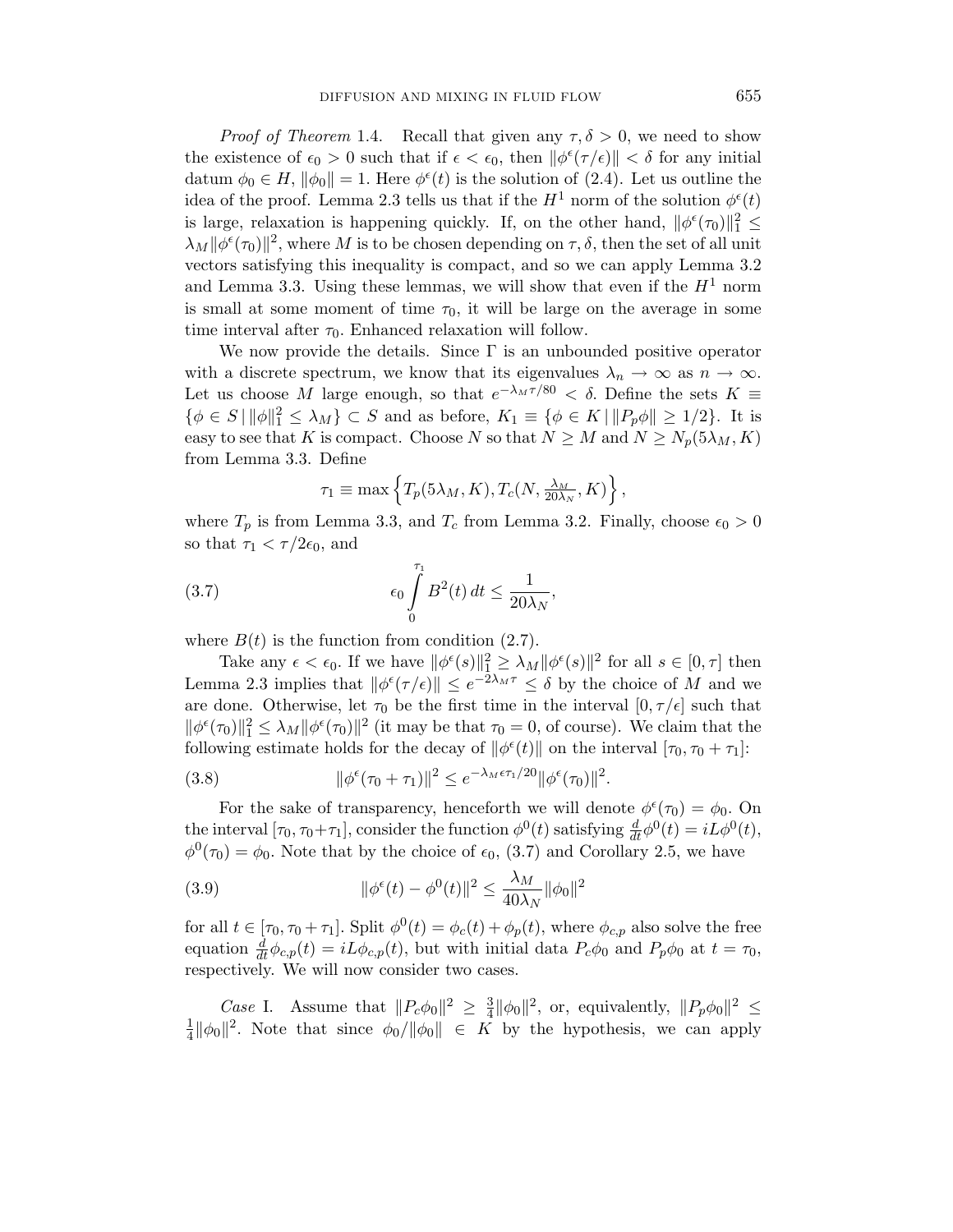Lemma 3.2. Our choice of  $\tau_1$  implies

(3.10) 
$$
\frac{1}{\tau_1} \int_{\tau_0}^{\tau_0 + \tau_1} ||P_N \phi_c(t)||^2 dt \leq \frac{\lambda_M}{20 \lambda_N} ||\phi_0||^2.
$$

By elementary considerations,

$$
||(I - P_N)\phi^{0}(t)||^{2} \ge \frac{1}{2}||(I - P_N)\phi_c(t)||^{2} - ||(I - P_N)\phi_p(t)||^{2}
$$
  

$$
\ge \frac{1}{2}||\phi_c(t)||^{2} - \frac{1}{2}||P_N\phi_c(t)||^{2} - ||\phi_p(t)||^{2}.
$$

Taking into account the fact that the free evolution  $e^{iLt}$  is unitary,  $\lambda_N \geq \lambda_M$ , and our assumptions on  $||P_{c,p}\phi_0||$  and (3.10), we obtain

(3.11) 
$$
\frac{1}{\tau_1} \int_{\tau_0}^{\tau_0 + \tau_1} ||(I - P_N)\phi^0(t)||^2 dt \ge \frac{1}{10} ||\phi_0||^2.
$$

Using (3.9), we conclude that

(3.12) 
$$
\frac{1}{\tau_1} \int_{\tau_0}^{\tau_0 + \tau_1} ||(I - P_N)\phi^{\epsilon}(t)||^2 dt \geq \frac{1}{40} ||\phi_0||^2.
$$

This estimate implies

(3.13) 
$$
\int_{\tau_0}^{\tau_0+\tau_1} \|\phi^{\epsilon}(t)\|_1^2 dt \geq \frac{\lambda_N \tau_1}{40} \|\phi_0\|^2.
$$

Combining (3.13) with (2.6) yields

$$
(3.14) \qquad \|\phi^{\epsilon}(\tau_0 + \tau_1)\|^2 \le \left(1 - \frac{\lambda_N \epsilon \tau_1}{20}\right) \|\phi^{\epsilon}(\tau_0)\|^2 \le e^{-\lambda_N \epsilon \tau_1/20} \|\phi^{\epsilon}(\tau_0)\|^2.
$$

This finishes the proof of (3.8) in the first case since  $\lambda_N \geq \lambda_M$ .

*Case* II. Now suppose that  $||P_p\phi_0||^2 \ge \frac{1}{4}$  $\frac{1}{4} ||\phi_0||^2$ . In this case  $\phi_0/||\phi_0|| \in K_1$ , and we can apply Lemma 3.3. In particular, by the choice of N and  $\tau_1$ ,

(3.15) 
$$
\frac{1}{\tau_1} \int_{\tau_0}^{\tau_0 + \tau_1} ||P_N \phi_p(t)||_1^2 dt \ge 5\lambda_M ||\phi_0||^2.
$$

Since (3.10) still holds because of our choice of  $\tau_0$  and  $\tau_1$ , it follows that

(3.16) 
$$
\frac{1}{\tau_1} \int_{\tau_0}^{\tau_0 + \tau_1} ||P_N \phi_c(t)||_1^2 dt \leq \frac{\lambda_M}{20} ||\phi_0||^2.
$$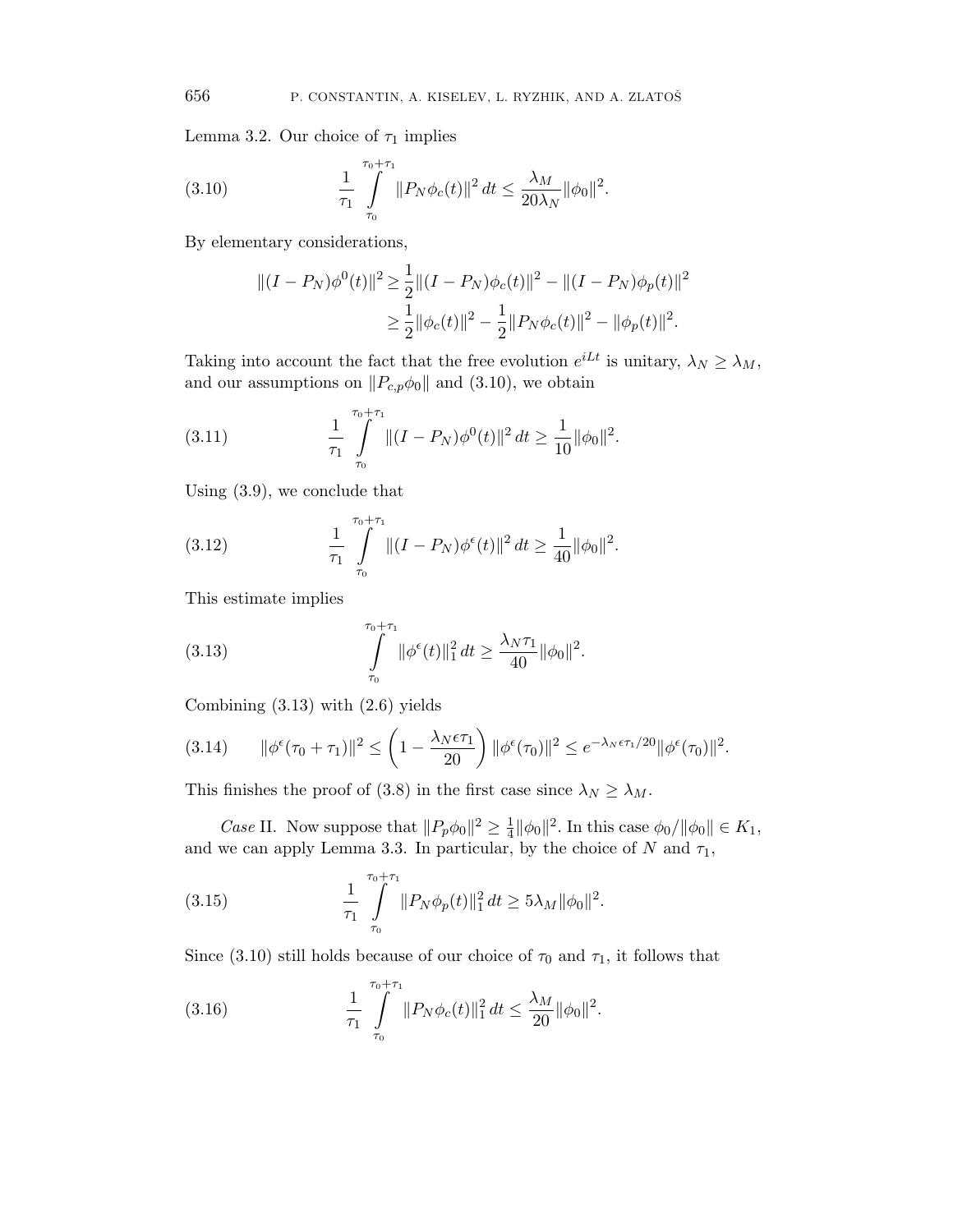Note that the *H*-norm in (3.10) has been replaced in (3.16) by the  $H^1$ -norm at the expense of the factor of  $\lambda_N$ . Together, (3.15) and (3.16) imply

(3.17) 
$$
\frac{1}{\tau_1} \int_{\tau_0}^{\tau_0 + \tau_1} ||P_N \phi^0(t)||_1^2 dt \ge 2\lambda_M ||\phi_0||^2.
$$

Finally,  $(3.17)$  and  $(3.9)$  give

(3.18) 
$$
\int_{\tau_0}^{\tau_0+\tau_1} ||P_N \phi^{\epsilon}(t)||_1^2 dt \ge \frac{\lambda_M \tau_1}{2} ||\phi_0||^2
$$

since  $||P_N\phi^{\epsilon} - P_N\phi^0||_1^2 \leq \lambda_N ||\phi^{\epsilon} - \phi^0||^2$ . As before, (3.18) implies

(3.19) 
$$
\|\phi^{\epsilon}(\tau_0 + \tau_1)\|^2 \leq e^{-\lambda_M \epsilon \tau_1} \|\phi^{\epsilon}(\tau_0)\|^2,
$$

which finishes the proof of (3.8) in the second case.

Summarizing, we see that if  $\|\phi^{\epsilon}(\tau_0)\|_{1}^{2} \leq \lambda_{M} \|\phi^{\epsilon}(\tau_0)\|^{2}$ , then

(3.20) 
$$
\|\phi^{\epsilon}(\tau_0 + \tau_1)\|^2 \leq e^{-\lambda_M \epsilon \tau_1/20} \|\phi^{\epsilon}(\tau_0)\|^2.
$$

On the other hand, for any interval  $I = [a, b]$  such that  $\|\phi^{\epsilon}(t)\|_{1}^{2} \geq \lambda_{M} \|\phi^{\epsilon}(t)\|^{2}$ on I, we have by Lemma 2.3 that

(3.21) 
$$
\|\phi^{\epsilon}(b)\|^2 \leq e^{-2\lambda_M \epsilon(b-a)} \|\phi^{\epsilon}(a)\|^2.
$$

Combining all the decay factors gained from (3.20) and (3.21), and using  $\tau_1$  <  $\tau/2\epsilon$ , we find that there is  $\tau_2 \in [\tau/2\epsilon, \tau/\epsilon]$  such that

$$
\|\phi^{\epsilon}(\tau_2)\|^2 \le e^{-\lambda_M \epsilon \tau_2/20} \le e^{-\lambda_M \tau/40} < \delta^2
$$

by our choice of M. Then (2.6) gives  $\|\phi^{\epsilon}(\tau/\epsilon)\| \leq \|\phi^{\epsilon}(\tau_2)\| < \delta$ , which finishes the proof of Theorem 1.4.  $\Box$ 

# 4. Examples with rough eigenvectors

It is not immediately obvious that condition (2.7),  $||e^{iLt}\phi||_1 \leq B(t)||\phi||_1$ for any  $\phi_0 \in H^1$ , is consistent with the existence of eigenvectors of L which are not in  $H<sup>1</sup>$ . The purpose of this section is to show that, in general, rough eigenvectors may indeed be present under the conditions of Theorem 1.4. We provide here two simple examples of operators  $\Gamma$  and L in which (2.7) is satisfied and  $L$  has only rough eigenfunctions. In both cases  $L$  will be a discrete Schrödinger operator on  $\mathbb{Z}^+$  resp., more generally, a Jacobi matrix, and  $\Gamma$  a multiplication operator. One more example with rough eigenfunctions will deal with an actual fluid flow and will be discussed in Section 6.

The first is an explicit example with one rough eigenvector that is a discrete version of the celebrated Wigner-von Neumann construction [32] of an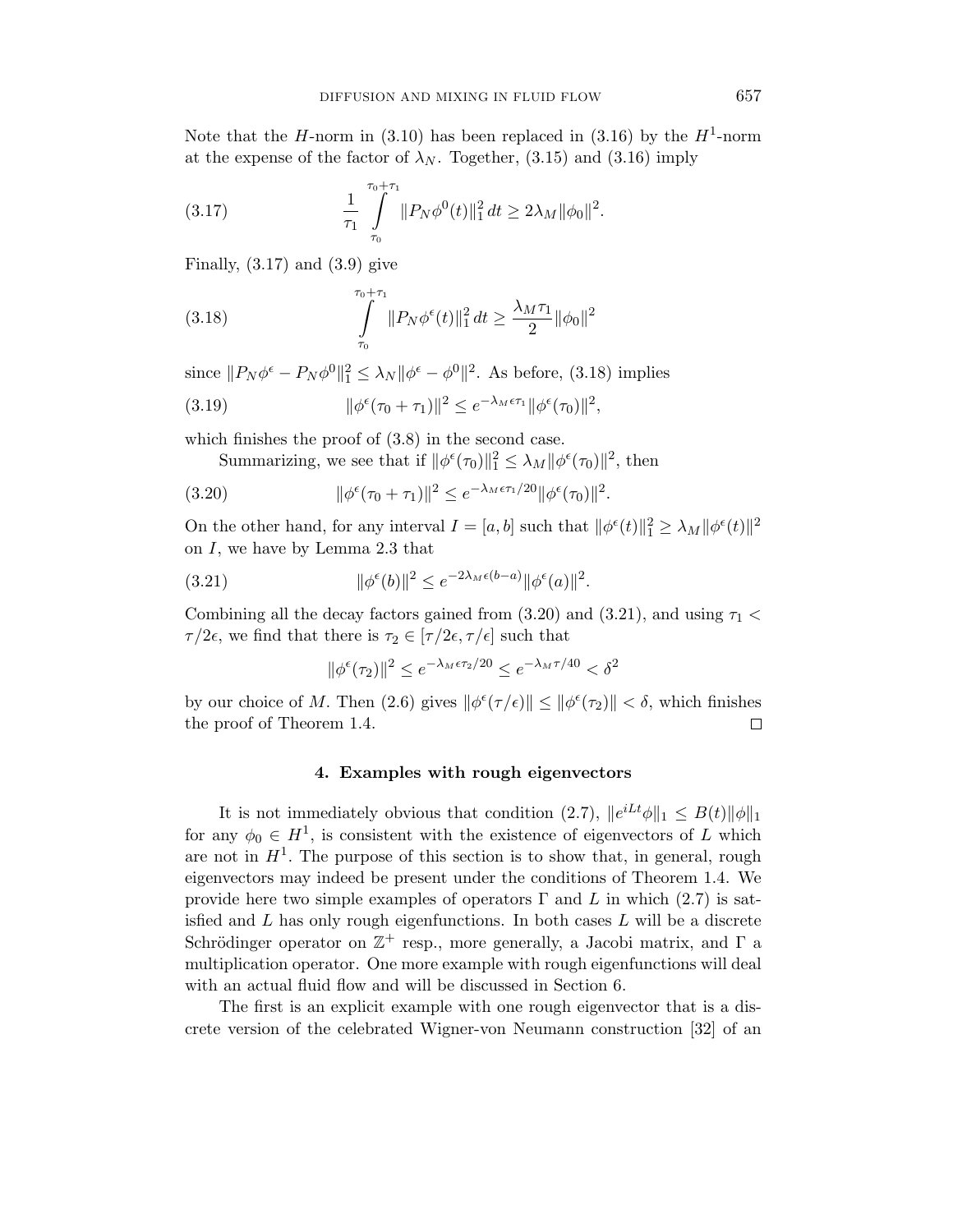imbedded eigenvalue of a Schrödinger operator with a decaying potential. The second example is implicit, its existence being guaranteed by a result of Killip and Simon  $[25]$ , and demonstrates that all eigenvectors of  $L$  can be rough while at the same time the eigenvalues can be dense in the spectrum of L.

*Example* 1. Let  $\tilde{\Gamma}$  be the operator of multiplication by *n* on  $l^2(\mathbb{Z}^+),$  $\mathbb{Z}^+ = \{1, 2, \ldots, \}$ . Furthermore, let  $\tilde{L}$  be the discrete Schrödinger operator on  $l^2(\mathbb{Z}^+):$ 

$$
\tilde{L}u_n = u_{n+1} + u_{n-1} + v_n u_n
$$

for  $n \geq 1$ , with the potential

$$
v_n \equiv \begin{cases} -\frac{2}{n+2} & n \text{ even,} \\ \frac{2}{n-1} & n > 1 \text{ odd,} \\ -1 & n = 1, \end{cases}
$$

and the self-adjoint boundary condition  $u_0 \equiv 0$ . Then  $\tilde{L}$  has eigenvalue zero with eigenfunction  $u$  given by

$$
u_{2n-1} = u_{2n} = \frac{(-1)^n}{n}
$$

for  $n \geq 1$ , because then  $\tilde{L}u \equiv 0$  and  $u \in \ell^2(\mathbb{Z}^+)$ . Note that u does not belong to  $H^1(\tilde{\Gamma})$ .

It is not difficult to show that  $\tilde{L}$  has no more eigenvalues in its essential spectrum  $[-2, 2]$  (for example, using the so-called EFGP transform, see [26] for more details). The eigenvalue zero is a consequence of a resonant structure of the potential which is tuned to this energy. There may be (and there are) other eigenvalues outside  $[-2, 2]$ , with eigenfunctions that are exponentially decaying and so do belong to  $H^1(\tilde{\Gamma})$ . It is also known that  $\tilde{L}$  has no singular continuous spectrum and that it has absolutely continuous spectrum that fills [−2, 2]. More precisely, the absolutely continuous part of the spectral measure gives positive weight to any set of positive Lebesgue measure lying in  $[-2, 2]$ (see, e.g., [25]).

To get an example where we have only rough eigenfunctions, we will project away the eigenfunctions lying in  $H^1$ . Namely, denote by D the subspace spanned by all eigenfunctions of  $\tilde{L}$ , with the exception of u. Denote P the projection on the orthogonal complement of D, and set  $\Gamma = P\tilde{\Gamma}P$ ,  $L = P\tilde{L}P$ . Then Γ, L are self-adjoint on the infinite dimensional Hilbert space  $H = Pl^2(\mathbb{Z}^+),$ and by construction L has absolutely continuous spectrum filling  $[-2, 2]$  as well as a single eigenvalue equal to zero. The corresponding eigenfunction is  $u$  and it does not belong to  $H^1(\Gamma)$  because

$$
\langle \Gamma u, u \rangle = \langle P\tilde{\Gamma}Pu, u \rangle = \langle \tilde{\Gamma}u, u \rangle \ge \sum_{n} |n|(n^{-1})^2 = \infty.
$$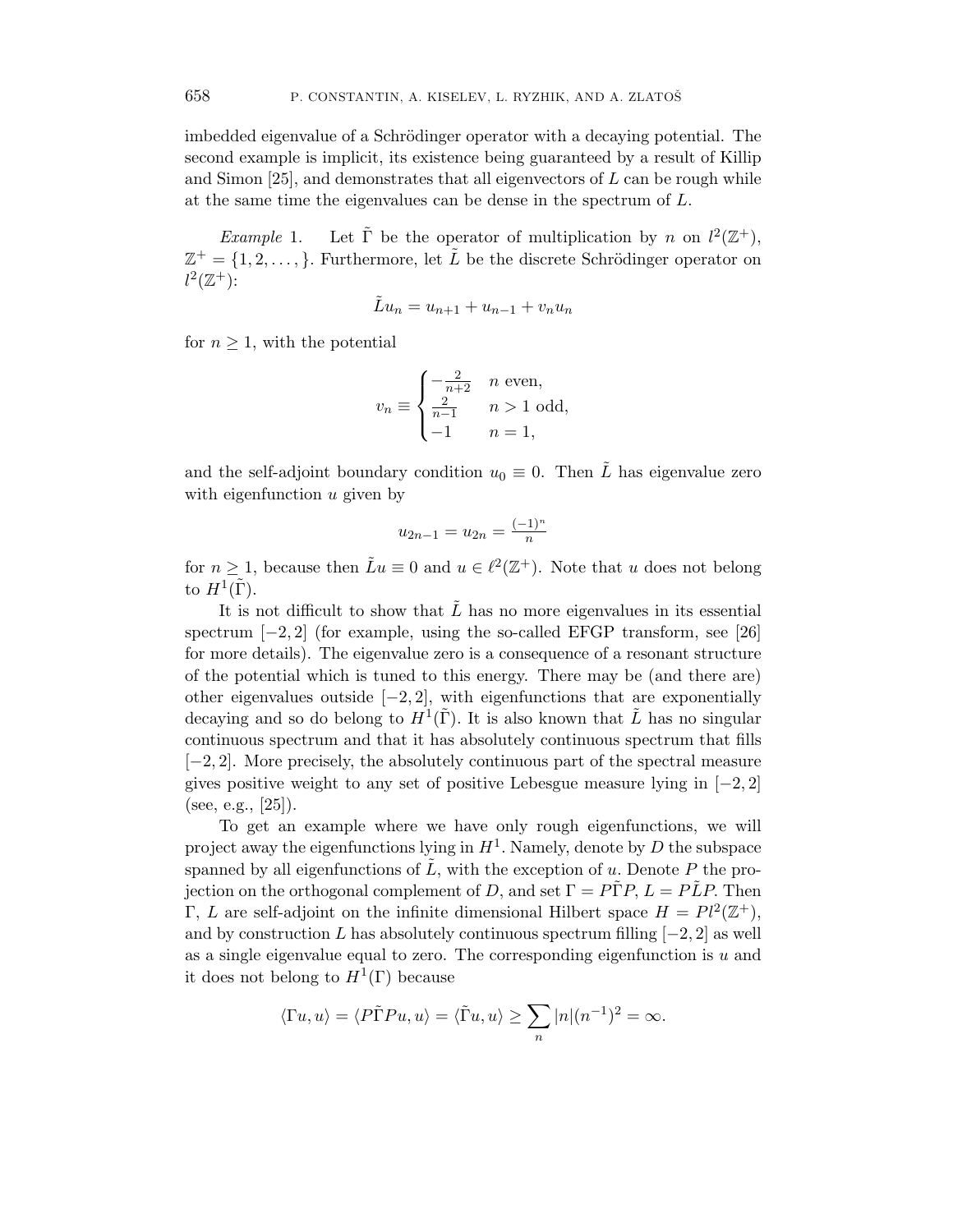Let us check the conditions of Theorem 1.4. First,  $\Gamma$  is positive because  $\tilde{\Gamma}$  is. It is also unbounded and has a discrete spectrum. Indeed, let  $H_R \subset H$ be the subspace of all vectors  $\phi \in H$  such that

(4.1) 
$$
\langle \Gamma \phi, \phi \rangle \le R \langle \phi, \phi \rangle.
$$

Then for each such  $\phi$  we also have (4.1) with  $\tilde{\Gamma}$  instead of  $\Gamma$ . By the minimax principle for self-adjoint operators this implies that  $\lambda_n \geq \tilde{\lambda}_n = n$ , where  $\lambda_n$ ,  $\tilde{\lambda}_n$  are the *n*-th eigenvalues of  $\Gamma$  and  $\tilde{\Gamma}$ , respectively (counting multiplicities).

Also, L is a bounded operator on H (since  $\tilde{L}$  is) and so (2.1) is satisfied automatically. Finally, observe that for any  $\phi \in H^1(\Gamma)$ ,

(4.2) 
$$
|\langle \Gamma L \phi, \phi \rangle| = |\langle P \tilde{\Gamma} P \tilde{L} P \phi, \phi \rangle| = |\langle \tilde{\Gamma} \tilde{L} \phi, \phi \rangle| \leq C ||\phi||_1^2.
$$

The second equality in (4.2) follows from the fact that  $\tilde{L}$  and P commute by construction and  $P\phi = \phi$  for  $\phi \in H$ . The inequality in (4.2) holds since  $\|\tilde{L}\phi\|_1 \leq C\|\phi\|_1$ , which follows from the fact that  $\tilde{L}$  is tridiagonal and both  $\tilde{\lambda}_{n+1}/\tilde{\lambda}_n$  and  $v_n$  are bounded. Now given  $\phi \in H^1(\Gamma)$ , set  $\phi(t) = e^{iLt}\phi$ . Then

$$
\left| \frac{d}{dt} ||\phi(t)||_1^2 \right| \le 2|\langle \Gamma L \phi(t), \phi(t) \rangle| \le C ||\phi(t)||_1^2
$$

by (4.2). This a priori estimate and Gronwall's lemma allow one to conclude that (2.7) holds with  $B(t) = e^{Ct/2}$ . This concludes our first example.

*Example 2.* We let  $H \equiv \ell^2(\mathbb{Z}^+)$  and define  $\Gamma$  to be the multiplication by  $e<sup>n</sup>$ . In order to provide an example with a much richer set of rough eigenfunctions, we will now consider L to be a Jacobi matrix

$$
Lu_n = a_n u_{n+1} + a_{n-1} u_{n-1} + v_n u_n,
$$

with  $a_n > 0$ ,  $v_n \in \mathbb{R}$  and boundary condition  $u_0 \equiv 0$ . We choose  $\nu$  to be a pure point measure of total mass  $\frac{1}{2}$ , whose mass points are contained and dense in (-2, 2), and define the probability measure  $d\mu(x) \equiv d\nu(x) + \frac{1}{8}\chi_{[-2,2]}(x)dx$ . By the Killip-Simon [25] characterization of spectral measures of Jacobi matrices that are Hilbert-Schmidt perturbations of the free half-line Schrödinger operator (with  $a_n = 1$ ,  $v_n = 0$ ), there is a unique Jacobi matrix L such that  $a_n-1, v_n \in \ell^2(\mathbb{Z}^+),$  and its spectral measure is  $\mu$ . In particular, the eigenvalues of L are dense in its spectrum  $\sigma(L) = [-2, 2]$ .

The conditions of Theorem 1.4 are again satisfied, with the key estimate  $||L\phi||_1 \leq C||\phi||_1$  holding because  $\lambda_{n+1}/\lambda_n$ ,  $a_n$ ,  $v_n$  are bounded. Moreover, it is easy to show (see below) that the fact that eigenvalues of L are inside  $(-2, 2)$ and  $a_n - 1$ ,  $v_n \in \ell^2$  imply that eigenfunctions of L decay slower than  $e^{-C\sqrt{n}}$ for some  $C$ . More precisely, if  $u$  is an eigenfunction of  $L$ , then

$$
\lim_n (u_n^2 + u_{n-1}^2) e^{C\sqrt{n}} = \infty,
$$

and so obviously  $u \notin H^1(\Gamma)$  (actually,  $u \notin H^s(\Gamma)$  for any  $s > 0$ ).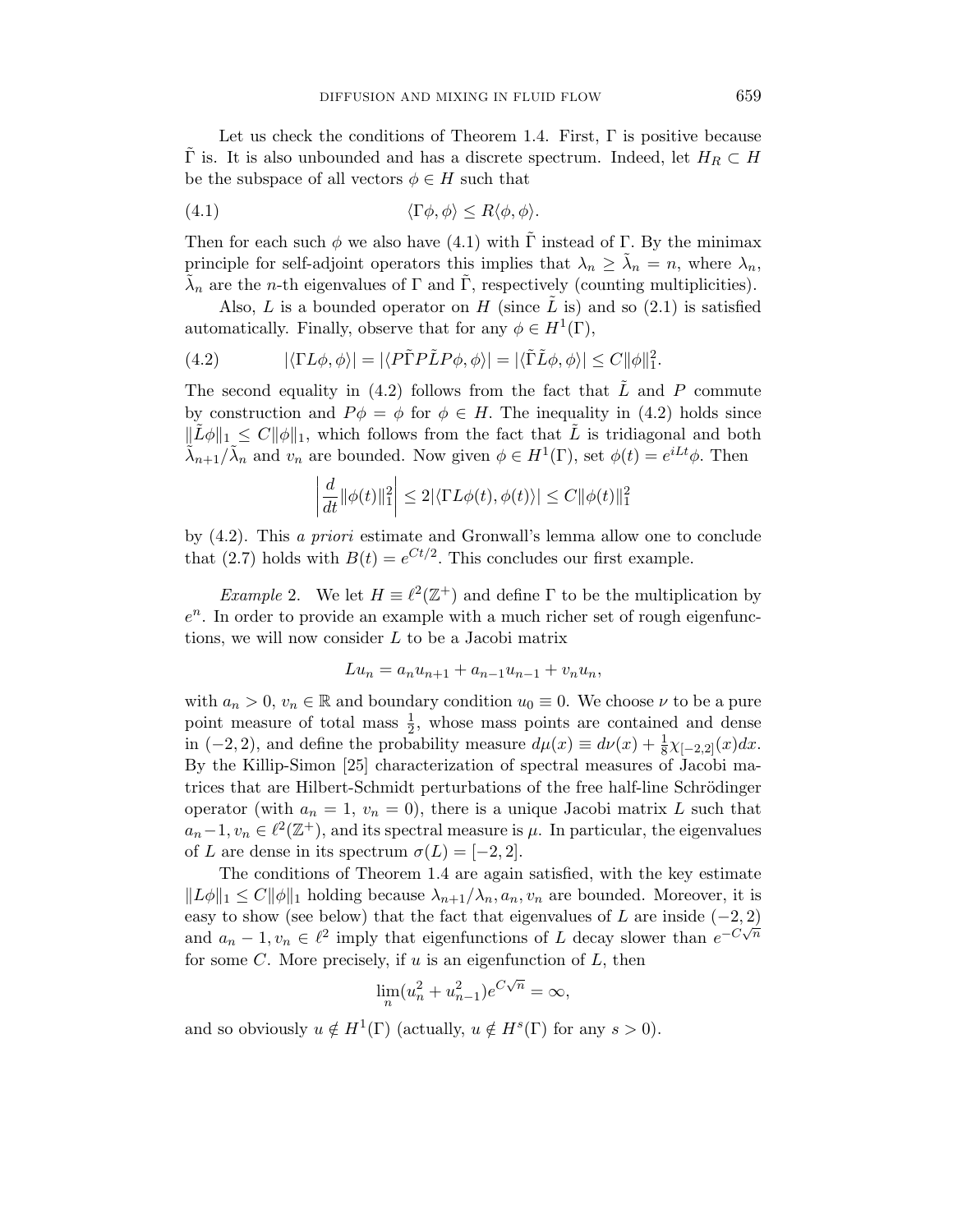To obtain the well-known bound on the eigenfunction decay, let  $u$  be an eigenfunction of L corresponding to eigenvalue  $E \in (-2, 2)$ ; that is,

(4.3) 
$$
Eu_n = a_n u_{n+1} + a_{n-1} u_{n-1} + v_n u_n
$$

for  $n \geq 1$ . Define the square of the Prüfer amplitude of u by

$$
R_n \equiv u_n^2 + u_{n-1}^2 - Eu_n u_{n-1} = \frac{2 - |E|}{2} (u_n^2 + u_{n-1}^2) + \frac{|E|}{2} (u_n - u_{n-1})^2 > 0
$$

and  $c_n \equiv |a_n - 1| + |a_{n-1} - 1| + |v_n| \in \ell^2$ . After expressing  $u_{n+1}$  in terms of  $u_n$  and  $u_{n-1}$  using (4.3), one obtains (with each  $|O(c_n)| \leq C_E c_n$ )

$$
\frac{R_{n+1}}{R_n} = (1 + O(c_n))
$$
  

$$
\frac{\frac{2-|E|}{2}((1 + O(c_n))u_n^2 + (1 + O(c_n))u_{n-1}^2) + \frac{|E|}{2}(1 + O(c_n))(u_n - u_{n-1})^2}{\frac{2-|E|}{2}(u_n^2 + u_{n-1}^2) + \frac{|E|}{2}(u_n - u_{n-1})^2}
$$

if  $E \neq 0$  and

$$
\frac{R_{n+1}}{R_n} = (1 + O(c_n)) \frac{(1 + O(c_n))u_n^2 + (1 + O(c_n))u_{n-1}^2 + O(c_n)u_nu_{n-1}}{u_n^2 + u_{n-1}^2}
$$

if  $E = 0$ . In either case,  $R_{n+1}/R_n = 1 + O(c_n)$ , which means that

$$
R_n \ge R_{n_0} \prod_{k=n_0+1}^n (1 - C_E c_k) \ge R_{n_0} \exp(-2C_E \sum_{k=n_0+1}^n c_k)
$$
  

$$
\ge R_{n_0} \exp(-2C_E ||c_k||_2 \sqrt{n})
$$

if  $n_0$  is chosen so that  $C_E c_k < \frac{1}{2}$  $\frac{1}{2}$  for  $k > n_0$ . But then the definition of  $R_n$ shows that  $\lim_{n}(u_n^2 + u_{n-1}^2)e^{C\sqrt{n}} = \infty$  for some  $C < \infty$ . This concludes the example.

We have thus proved

THEOREM 4.1. There exist a self-adjoint, positive, unbounded operator  $\Gamma$ with a discrete spectrum and a self-adjoint operator L such that the following conditions are satisfied.

- $||L\phi|| \leq C ||\phi||_1$  and  $||e^{iLt}\phi||_1 \leq B(t)||\phi||_1$  for some  $C < \infty$ ,  $B(t) \in$  $L^1_{\text{loc}}[0,\infty)$  and any  $\phi \in H^1(\Gamma);$
- L has eigenvectors but not a single one belongs to  $H<sup>s</sup>(\Gamma)$  for any  $s > 0$ .

Later we will discuss examples of relaxation enhancing flows on manifolds. One of our examples is derived from a construction going back to Kolmogorov [28], and yields a smooth flow with discrete spectrum and rough eigenfunctions. This example is even more striking than the ones we discussed here since the spectrum is discrete. However, the construction is more technical and is postponed till Section 6.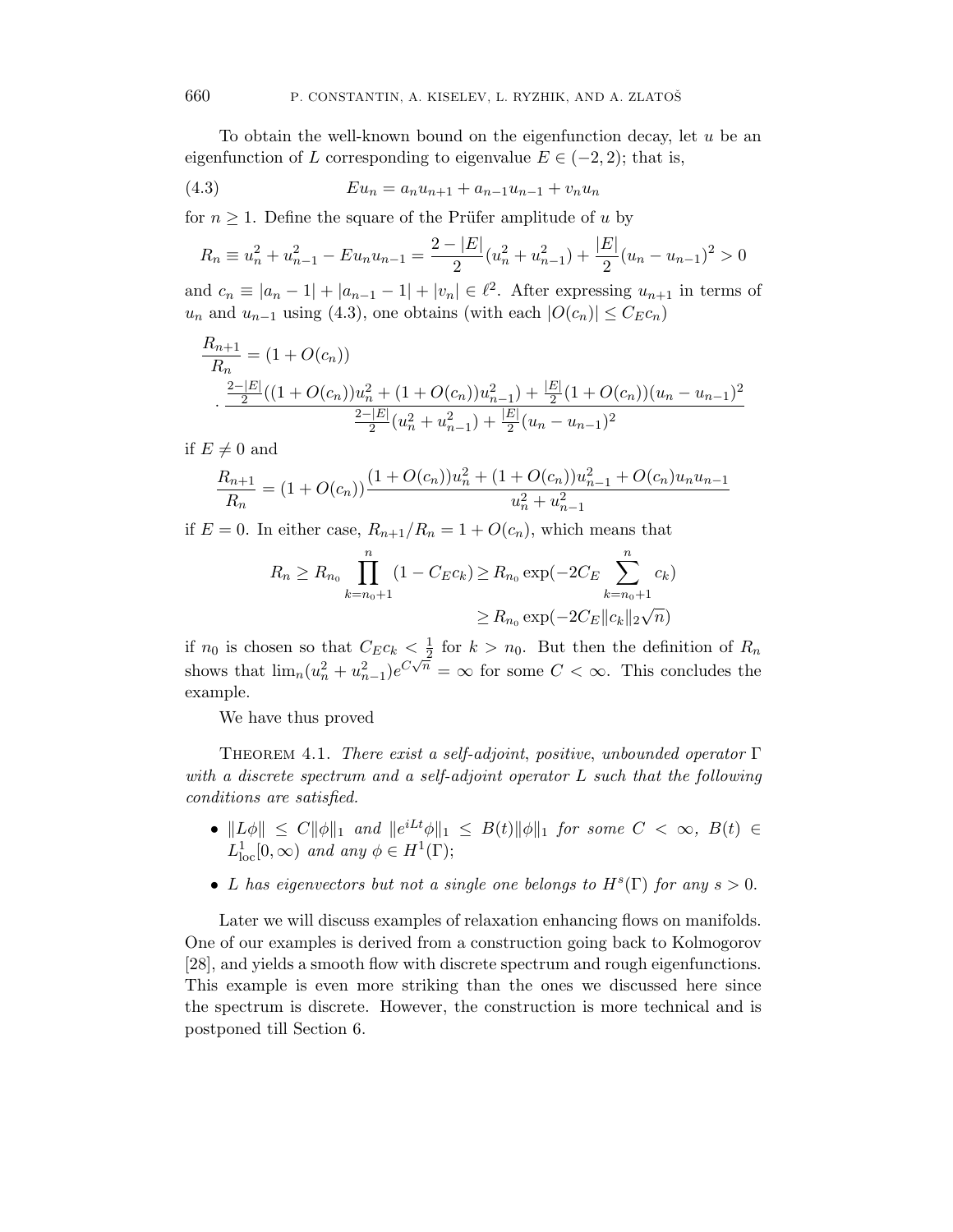### 5. The fluid flow theorem

In this section we discuss applications of the general criterion to various situations involving diffusion in a fluid flow. First, we are going to prove Theorem 1.2. Most of the results we need regarding the evolution generated by incompressible flows are well-known and can be found, for example, in [30] in the Euclidean space case. There are no essential changes in the more general manifold setting.

Proof of Theorem 1.2. It is well known that the Laplace-Beltrami operator  $\Delta$  on a compact smooth Riemannian manifold is self-adjoint, nonpositive, unbounded, and has a discrete spectrum (see e.g. [3]). Moreover, it is negative when considered on the invariant subspace of mean zero  $L^2$  functions. Henceforth, this will be our Hilbert space:  $H \equiv L^2(M) \ominus 1$ . Obviously it is sufficient to prove Theorem 1.2 for  $\phi_0 \in H$  (i.e., when  $\overline{\phi} = 0$ ). The Lipschitz class divergence-free vector field u generates a volume measure-preserving transformation  $\Phi_t(x)$ , defined by

(5.1) 
$$
\frac{d}{dt}\Phi_t(x) = u(\Phi_t(x)), \ \ \Phi_0(x) = x
$$

(see, e.g. [30]). The existence and uniqueness of solutions to the system  $(5.1)$ follows from the well-known theorems on existence and uniqueness of solutions to first order systems of ODEs involving Lipschitz class functions. With this transformation we can associate a unitary evolution group  $U^t$  in  $L^2(M)$  where  $U<sup>t</sup> f(x) = f(\Phi<sub>-t</sub>(x))$ . It is easy to see that H is an invariant subspace for this group. The group  $U^t$  corresponds to  $e^{iLt}$  in the abstract setting of Section 3. Since  $\frac{d}{dt}(U^t f) = -u \cdot \nabla(U^t f)$  for all  $f \in H^1(M)$  (the usual Sobolev space on M), we see that the group's self-adjoint generator, L, is defined by  $L = iu \cdot \nabla$ on functions from  $H^1(M)$ . It is clear that condition (2.1) is satisfied, since  $||u \cdot \nabla f|| \leq C||f||_1$  for all  $f \in H^1$ . It remains to check that the condition (2.7) is satisfied, that is,  $||e^{iLt}f||_1 \leq B(t)||f||_1$ . Notice that if  $u(x)$  is Lipschitz, so is  $\Phi_t(x)$  for any t. This follows from the estimate (in the local coordinates and for a sufficiently small time  $t$ )

$$
|\Phi_t(x) - \Phi_t(y)| \le |x - y| + \int_0^t |u(\Phi_s(x)) - u(\Phi_s(y))| ds.
$$

Applying Gronwall's lemma, we get

$$
|\Phi_t(x) - \Phi_t(y)| \le |x - y|e^{\|u\|_{\text{Lip}}t}
$$

for any  $x, y$ . Now by the well-known results on change of variables in Sobolev functions (see e.g. [37]) and by the fact that  $\Phi_t$  is measure-preserving, we have that

$$
||U^t f||_1 \leq C ||\Phi_t||_{\text{Lip}} ||f||_1.
$$

This is exactly (2.7), and the application of Theorem 1.4 finishes the proof.  $\Box$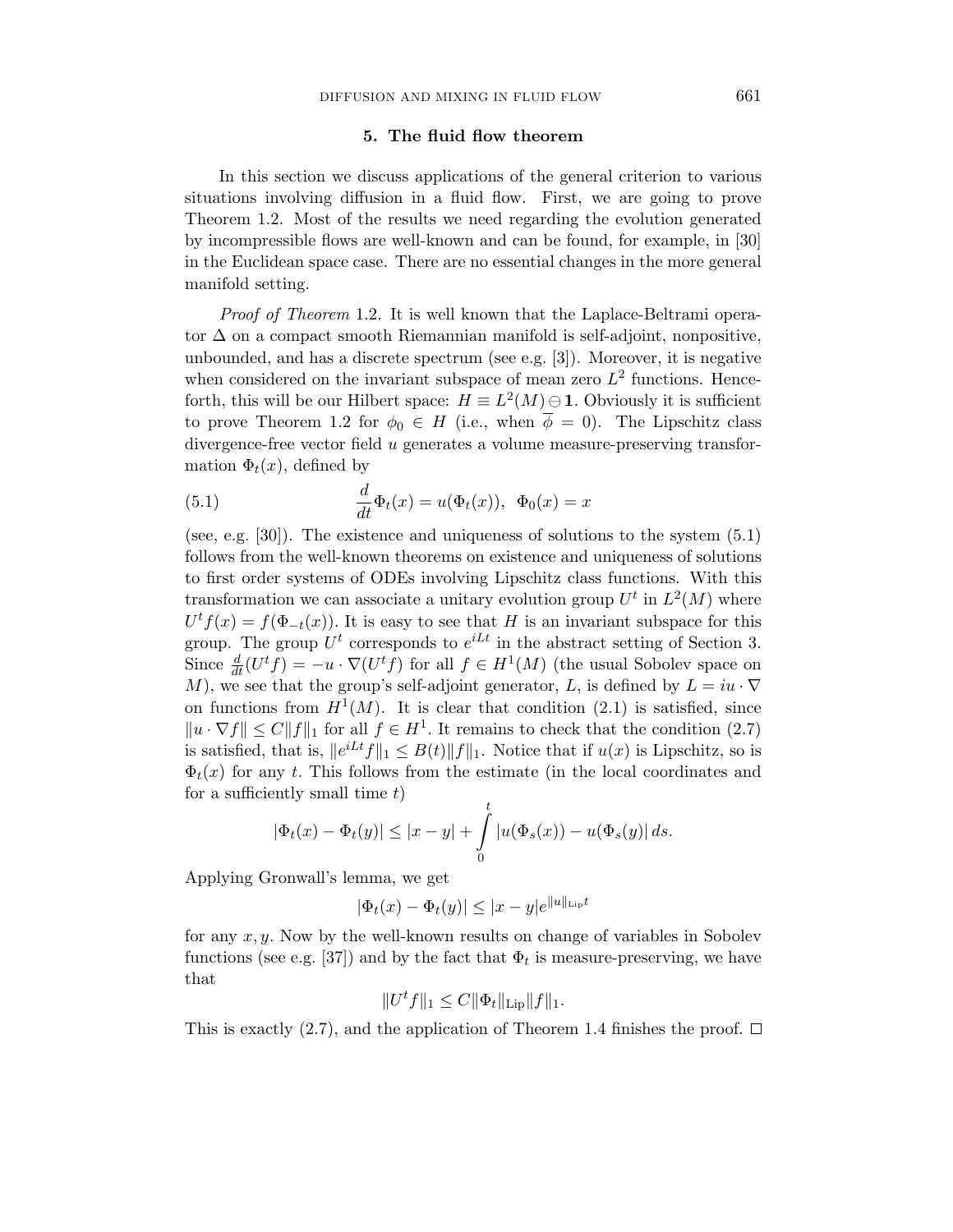The criterion of Theorem 1.4 can be applied to boundary value problems as well. For the sake of simplicity, consider a bounded domain  $\Omega \subset \mathbb{R}^d$  with a  $C^2$  boundary ∂Ω. Let  $u \in \text{Lip}(\Omega)$  be a Lipschitz incompressible flow such that its normal component is zero on the boundary:  $u(x) \cdot \hat{n}(x) = 0$  for  $x \in \partial \Omega$ , with  $\hat{n}(x)$  the outer normal at x. Let  $\phi^{A}(x,t)$  be the solution of

(5.2) 
$$
\partial_t \phi^A(x,t) + Au \cdot \nabla \phi^A(x,t) - \Delta \phi^A(x,t) = 0,
$$

$$
\phi^A(x,0) = \phi_0(x), \ \frac{\partial \phi^A}{\partial n} = 0 \ \text{if} \ x \in \partial \Omega,
$$

where the Neumann boundary condition is satisfied in the trace sense for almost every  $t > 0$ . The existence of a solution to  $(5.2)$  can be proved similarly to Theorem 2.1.

THEOREM 5.1. In the Neumann boundary conditions setting, the flow  $u \in$  $\text{Lip}(\Omega)$  is relaxation-enhancing according to the Definition 1.1 if and only if the operator  $u \cdot \nabla$  has no eigenfunctions in  $H^1(\Omega)$  other than the constant function.

Proof. The proof is essentially identical to that of Theorem 1.2. The Laplacian operator with Neumann boundary conditions restricted to mean zero functions plays a role of the self-adjoint operator Γ. The condition  $u \cdot \hat{n} = 0$ ensures that the vector field u generates a measure-preserving flow  $\Phi_t(x)$  via (5.1), and thus the corresponding evolution group is unitary. The estimates necessary for Theorem 1.4 to apply are verified in the same way as in the proof of Theorem 1.2.  $\Box$ 

To treat other types of boundary conditions, such as Dirichlet, one needs to modify the relaxation enhancement definition. This is due to the fact that in this case the solution of (1.1) always tends to zero, rather than to the average of the initial datum.

Definition 5.2. Let  $\phi^A(x,t)$  solve evolution equation (5.2), but with Dirichlet or more general heat loss type boundary conditions

(5.3) 
$$
\frac{\partial \phi^A}{\partial n}(x,t) + \sigma(x)\phi^A(x,t) = 0, \ x \in \partial\Omega, \ \sigma(x) \in C(\partial\Omega), \ \sigma(x) > 0
$$

where n is the outer normal to  $\partial\Omega$ . Then we call the *divergence-free flow*  $u \in \text{Lip}(\Omega)$  relaxation enhancing if for every  $\tau$  and  $\delta$  there exists  $A(\tau,\delta)$  such that for  $A > A(\tau, \delta)$  and  $\|\phi_0\|_{L^2(\Omega)} = 1$  we have  $\|\phi^A(x, \tau)\|_{L^2(\Omega)} < \delta$ .

Remarks. 1. Note that  $\sigma(x) = \infty$  is not excluded and may lead to the Dirichlet boundary conditions on a part of the boundary.

2. The more general definition encompassing both Definitions 1.1 and 5.2 would assume that the solution tends to a certain limit and would define relaxation enhancement in terms of speed-up in reaching this limit.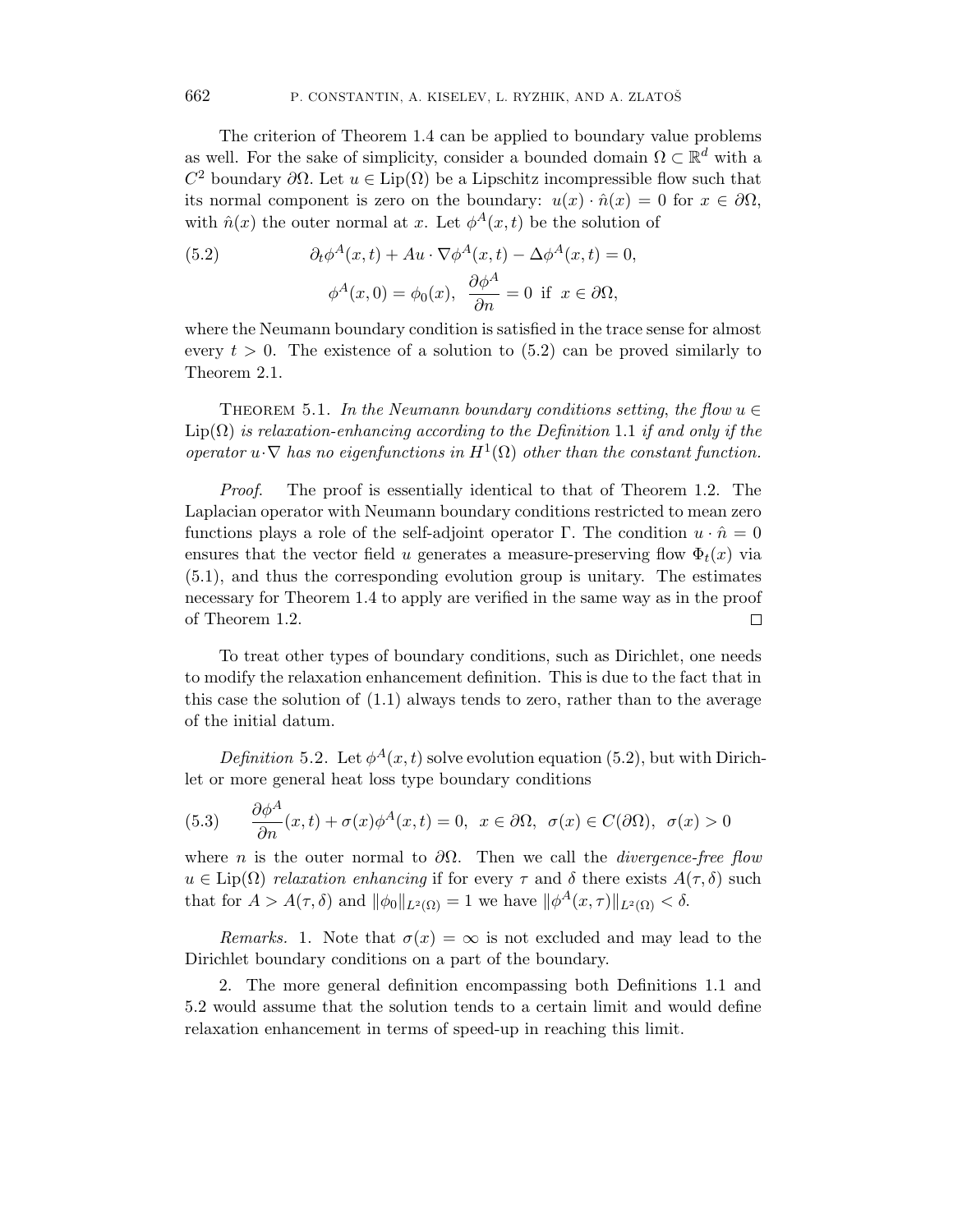It is well known that the Laplace operator with boundary conditions (5.3) is self-adjoint on the domain of  $H^2(\Omega)$  functions satisfying (5.3) in the trace sense in  $L^2(\partial\Omega)$ . We denote this operator  $\Delta_{\sigma}$ . The corresponding  $H^1_{\sigma}(\Omega)$  space is the domain of the quadratic form of  $\Delta_{\sigma}$ , consisting of all functions  $\phi \in H^1(\Omega)$ such that  $\int_{\partial\Omega} \sigma(x)|\phi(x)|^2 ds$  is finite. In the Dirichlet boundary condition case, formally corresponding to  $\sigma(x) \equiv \infty$ , we obtain the standard space  $H_0^1(\Omega)$ . Then we have

THEOREM 5.3. In the case of the heat loss boundary condition  $(5.3)$ , the flow  $u \in \text{Lip}(\Omega)$  satisfying  $u \cdot \hat{n} = 0$  on the boundary is relaxation enhancing according to Definition 5.2 if and only if the operator  $u \cdot \nabla$  has no eigenfunctions in  $H^1_\sigma(\Omega)$ .

Proof. In the case of heat loss boundary conditions, it is well-known that the principal eigenvalue of  $\Delta_{\sigma}$  is positive, and so we can set  $\Gamma = -\Delta_{\sigma}$ . Our space H is now equal to  $L^2(\Omega)$ . The rest of the proof remains the same as in Theorem 5.1.  $\Box$ 

We note that the case of Dirichlet boundary conditions has been treated in [2] in a more general setting  $u \in L^{\infty}(\Omega)$  and without the assumption  $u \cdot \hat{n} = 0$ . The methods of [2] are completely different from ours, and rely on the estimates of the principal eigenvalue of  $-\Delta + Au \cdot \nabla$  and positivity of the corresponding eigenfunction. In particular, as described in the introduction, these methods do not seem to be directly applicable to the study of the enhanced relaxation in the case of a compact manifold without boundary or Neumann boundary conditions, where the principal eigenvalue is always zero. The results of [2] show that in the Dirichlet boundary condition case, the flow  $u$  is relaxation enhancing in the sense of Definition 5.2 if and only if  $u$  does not have a first integral in  $H_0^1(\Omega)$ . In other words, if and only if the operator  $u \cdot \nabla$  does not have an  $H_0^1(\Omega)$  eigenfunction corresponding to the eigenvalue zero. The discrepancy between this result and Theorem 5.3 may seem surprising, but in fact the explanation is simple.

PROPOSITION 5.4. Let  $u \in \text{Lip}(\Omega)$ . If  $\phi \in H^1(\Omega)$   $(H^1_\sigma(\Omega))$  is an eigenfunction of the operator  $u \cdot \nabla$  corresponding to the eigenvalue i $\lambda$ , then  $|\phi| \in$  $H^1(\Omega)$  ( $H^1_\sigma(\Omega)$ ) and it is the first integral of u, that is,  $u \cdot \nabla |\phi| = 0$ .

*Proof.* The fact that  $|\phi| \in H^1$  follows from the well-known properties of Sobolev functions (see e.g. [8]). A direct computation using  $u \cdot \nabla \phi = i \lambda \phi$  then verifies that  $u \cdot \nabla |\phi| = 0$ .  $\Box$ 

As a consequence, when  $\sigma \neq 0$ , the condition of no  $H^1_\sigma$  eigenfunctions in the statement of Theorem 5.3 can be replaced by the condition of no first integrals in  $H^1_\sigma$ . In the settings of Theorems 1.2 and 5.1, the above argument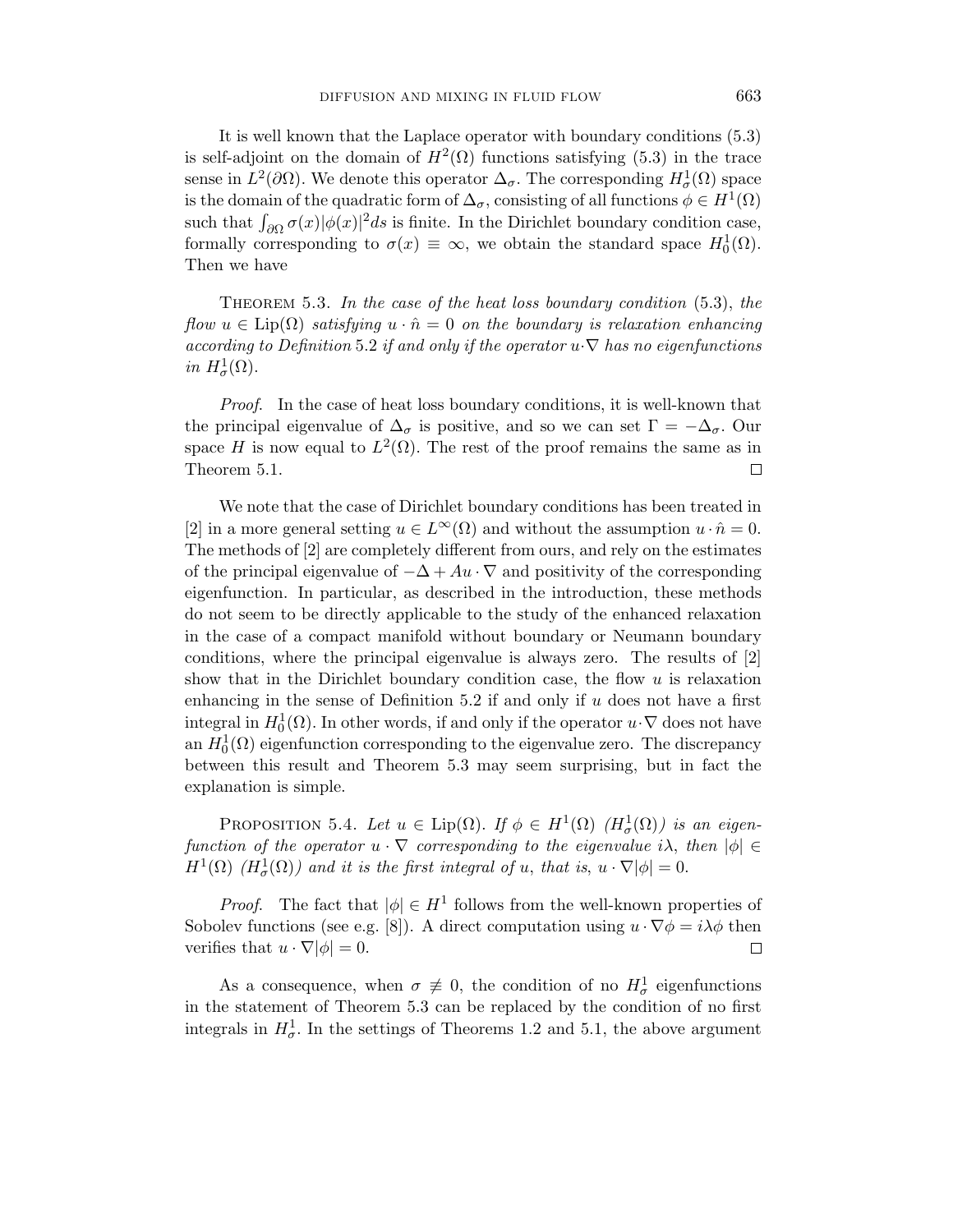still applies but does not allow change of their statements. Indeed — on one hand the operator  $u \cdot \nabla$  always has eigenvalue zero with an eigenfunction that is smooth, namely a constant. Existence of this first integral, however, tells us nothing about relaxation enhancement. On the other hand, existence of mean zero  $H<sup>1</sup>$  eigenfunctions need not guarantee the existence of a mean zero first integral, as can be seen in the following well-known example.

Example. Let  $M \equiv T^d$  be the flat d-dimensional torus with period one. Let  $\alpha$  be a d dimensional constant vector generating irrational rotation on the torus (that is, we assume that components of  $\alpha$  are independent over the field of rationals). It is well-known that the flow generated by the constant vector field  $\alpha$  is ergodic but not weakly mixing. The self-adjoint operator  $L = i\alpha \cdot \nabla$  has eigenvalues  $2\pi\alpha \cdot k$ , where k are all possible vectors with integer components. The corresponding eigenfunctions are  $e^{-2\pi i k \cdot x}$ ,  $x \in T^d$ . Their absolute value is 1, which is a first integral of  $\alpha$ , but there are no other first integrals. In particular, every non-constant eigenfunction of  $L$  corresponds to a non-zero eigenvalue. Thus, this flow is not relaxation enhancing even though it has no first integrals other than a constant function.

Finally, we show that the  $L^2$  norm in the Definitions 1.1, 5.2 can be replaced by other  $L^p$  norms with  $1 \leq p \leq \infty$  without any change to the statements of Theorems 1.2, 5.1, 5.3. This result is important for applications to quenching in reaction-diffusion equations.

THEOREM 5.5. Theorems 1.2, 5.1, 5.3 remain true if, in Definitions 1.1, 5.2, " $\|\phi_0\|_{L^2} = 1$ " is replaced by " $\|\phi_0\|_{L^p} = 1$ " and " $\|\phi^A(\tau) - \bar{\phi}\|_{L^2} < \delta$ " (resp.  $\|\phi^A(\tau)\|_{L^2} < \delta$ ") by " $\|\phi^A(\tau) - \overline{\phi}\|_{L^q} < \delta$ " (resp. " $\|\phi^A(\tau)\|_{L^q} < \delta$ ") for any  $p, q \in [1, \infty].$ 

For the sake of consistency of notation, we will consider the compact manifold case. The case of a domain  $\Omega$  with Dirichlet or heat-loss boundary conditions is handled similarly (see below).

We start with the proof of a general  $L^1 \to L^\infty$  estimate for solutions of

(5.4) 
$$
\psi_t + v \cdot \nabla \psi - \Delta \psi = 0
$$

on a compact manifold  $M$ . The point is that this estimate will be independent of the incompressible flow v and so, in particular, of the amplitude  $A$  in (1.1). It appeared, for example, in [12], where the domain was a strip in  $\mathbb{R}^2$ . The crucial ingredient of the proof was a Nash inequality. In the general case, we follow a part of the argument, but our proof of the corresponding inequality  $(5.6)$  is different.

Lemma 5.6. For any smooth Riemannian manifold M of dimension d and any  $\varepsilon \geq 0$  (resp.  $\varepsilon > 0$ ) if  $d \geq 3$  (resp.  $d = 2$ ), there exists  $C = C(M, \varepsilon) > 0$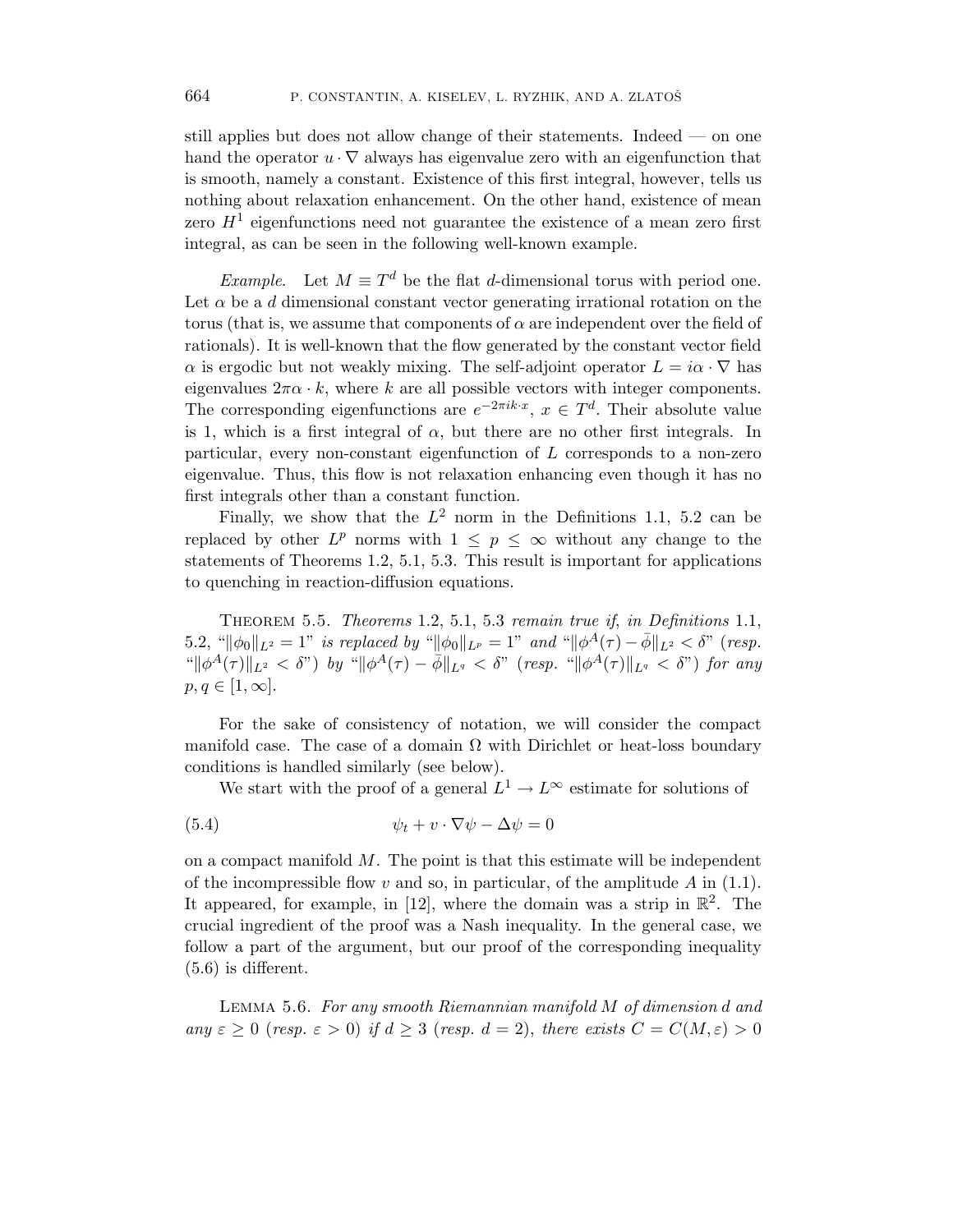such that for any incompressible flow  $v \in Lip(M)$  and any mean zero  $\phi_0 \in$  $L^2(M)$ , the solution of (5.4) and  $\phi(x,0) = \phi_0(x)$  satisfies

(5.5) 
$$
\|\phi(x,t)\|_{L^{\infty}(M)} \leq Ct^{-d/2-\varepsilon}\|\phi_0\|_{L^1(M)}.
$$

*Proof.* First note that by Hölder and Poincaré inequalities we have for any mean zero  $\psi \in H^{1}(M)$ , any  $p \ge (d+2)/4$  (if  $d = 2$ , then for any  $p > (d+2)/4$ ), and some  $C_p$ ,

$$
\|\psi\|_{L^2}^2 \le \|\psi\|_{L^1}^{1/p} \|\psi\|_{L^{(2p-1)/(p-1)}}^{(2p-1)/p} \le C_p \|\psi\|_{L^1}^{1/p} \|\nabla \psi\|_{L^2}^{(2p-1)/p}.
$$

That is,

(5.6) 
$$
\|\nabla \psi\|_{L^2}^2 \ge C_q \|\psi\|_{L^2}^{2+q} \|\psi\|_{L^1}^{-q}
$$

for  $q \equiv 2/(2p-1)$  so that  $q \leq 4/d$  if  $d \geq 3$  and  $q < 2$  if  $d = 2$ .

After multiplying (5.4) by  $\phi$  and integrating over M we obtain for  $t > 0$ 

$$
(5.7) \quad \frac{d}{dt} \|\phi\|_{L^2}^2 = -2\|\nabla\phi\|_{L^2}^2 \leq -2C_q \|\phi\|_{L^2}^{2+q} \|\phi\|_{L^1}^{-q} \leq -2C_q \|\phi\|_{L^2}^{2+q} \|\phi_0\|_{L^1}^{-q}.
$$

The last inequality follows from the positivity of and the preservation of  $L^1$ norms of solutions of (5.4) with initial conditions  $\phi_{0,\pm} \equiv \max{\{\pm \phi_0, 0\}}$ , which shows that  $\|\phi\|_{L^1}$  is non-increasing.

Next we divide (5.7) by  $-\|\phi\|_{L^2}^{2+q}$  and integrate in time to obtain  $\|\phi(x,t)\|_{L^2}^{-q}$  $L^2$  $\geq qC_q t ||\phi_0||_{L^1}^{-q}$ . This in turn gives (with a new  $C_q$ ),

(5.8) 
$$
\|\phi(x,t)\|_{L^2} \leq C_q t^{-1/q} \|\phi_0\|_{L^1}.
$$

Hence we have shown that  $\|\mathcal{P}_t(v)\|_{L^1\to L^2} \leq C_q t^{-1/q}$  where  $\mathcal{P}_t(v)$  is the solution operator for (5.4). But since  $\mathcal{P}_t(v) = (\mathcal{P}_t(-v))^*$  is the adjoint of the operator  $P_t(-v)$ , which satisfies the same bound, we obtain

$$
\|\mathcal{P}_{2t}(v)\|_{L^1 \to L^\infty} \le \|\mathcal{P}_t(v)\|_{L^1 \to L^2} \|\mathcal{P}_t(v)\|_{L^2 \to L^\infty}
$$
  
= 
$$
\|\mathcal{P}_t(v)\|_{L^1 \to L^2} \|\mathcal{P}_t(-v)\|_{L^1 \to L^2} \le C_q^2 t^{-2/q}
$$

which is  $(5.5)$ .

Proof of Theorem 5.5. Assume for simplicity that the total volume of M is equal to one. Then it is clear that Lemma 5.6 also holds with

(5.9) 
$$
\|\phi(x,t)\|_{L^p(M)} \leq Ct^{-d/2-\varepsilon} \|\phi_0\|_{L^q(M)}
$$

in place of (5.5), with any  $p, q \in [1, \infty]$  and the same C.

Assume now that we know that for some u and  $p, q \ge 1$ , given any  $\tau, \delta > 0$ , we can find  $A_{p,q}(\tau,\delta)$  such that  $\|\phi^A(x,\tau)\|_{L^p} < \delta$  for any  $A > A_{p,q}(\tau,\delta)$  and any mean zero  $\phi_0 \in L^2(M)$  with  $\|\phi_0\|_{L^q} = 1$ . Take any other  $p', q' \geq 1$ . Then for any  $A > A_{p,q}(\tau, \delta)$ ,

$$
\|\phi^A(x,3\tau)\|_{L^{p'}} \leq C\tau^{-d/2-\varepsilon} \|\phi^A(x,2\tau)\|_{L^p} \leq \delta C\tau^{-d/2-\varepsilon} \|\phi^A(x,\tau)\|_{L^q} \leq \delta (C\tau^{-d/2-\varepsilon})^2 \|\phi_0\|_{L^{q'}}.
$$

 $\Box$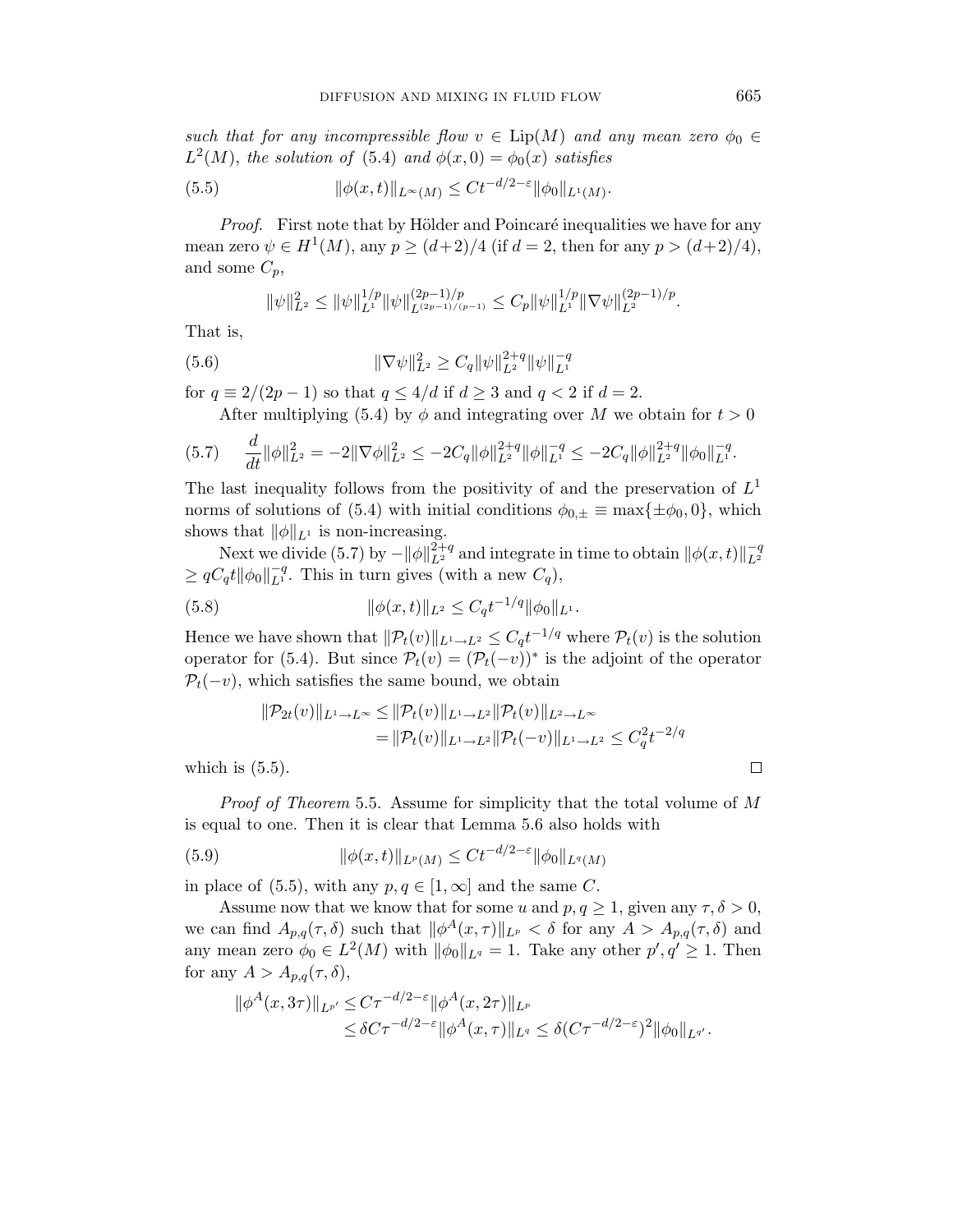This shows that when  $A_{p,q}(\tau,\delta)$  exists for some p, q and all  $\tau,\delta$ , for any  $p',q',\tau,\delta$ we have  $A_{p',q'}(\tau,\delta) = A_{p,q}(\tau/3,\delta C^{-2}(\tau/3)^{d+2\varepsilon})$  and so  $A_{p',q'}(\tau,\delta)$  exists for all  $\tau$ ,  $\delta$ . That is, Definition 1.1 describes the same class of flows regardless of which  $L^p \to L^q$  decay it addresses. This finishes the proof.  $\Box$ 

We note that in the case of a bounded domain  $\Omega$  with Dirichlet boundary conditions, the proof is identical. When we have heat-loss boundary conditions, the only change is that the equality in (5.7) reads

$$
\frac{d}{dt} \|\phi\|_{L^2}^2 = -2(\|\nabla \phi\|_{L^2}^2 + \|\sigma^{1/2}\phi\|_{L^2(\partial\Omega)}^2)
$$

and the Poincaré inequality is replaced by

$$
\|\psi\|_{L^{(2p-1)/(p-1)}} \leq C_p(\|\psi\|_{L^2} + \|\nabla\psi\|_{L^2})
$$
  

$$
\leq (C_p + \lambda_0^{-1/2})(\|\nabla\psi\|_{L^2} + \|\sigma^{1/2}\psi\|_{L^2(\partial\Omega)})
$$

which is due to the Sobolev inequality and the fact that the principal eigenvalue  $\lambda_0$  of the Laplacian on  $\Omega$  with heat-loss boundary conditions is positive.

#### 6. Examples of relaxation enhancing flows

Here we discuss examples of flows that are relaxation enhancing. Most of the results in this section are not new and are provided for illustration purposes. According to Theorem 1.2 a flow  $u \in \text{Lip}(M)$  is relaxation enhancing if all of its eigenfunctions are not in  $H^1(M)$ . One natural class satisfying this condition is weakly mixing flows – for which the spectrum is purely continuous. Examples of weakly mixing flows on  $\mathbb{T}^2$  go back to von Neumann [33] and Kolmogorov [28]. The flow in von Neumann's example is continuous; in the construction suggested by Kolmogorov the flow is smooth. The technical details of the construction were carried out in [35]; see also [20] for a review. Recently, Fayad [13] generalized this example to show that weakly mixing flows are generic in a certain sense. For more results on weakly mixing flows, see for example [14], [20]. To describe the result in [13] in more detail, we recall that a vector  $\alpha$ in  $\mathbb{R}^d$  is called  $\beta$ -Diophantine if there exists a constant C such that for each  $k \in \mathbb{Z}^d \setminus \{0\}$  we have

$$
\inf_{p\in\mathbb{Z}}|\langle\alpha,k\rangle+p|\geq\frac{C}{|k|^{d+\beta}}.
$$

The vector  $\alpha$  is Liouvillean if it is not Diophantine for any  $\beta > 0$ . The Liouvillean numbers (and vectors) are the ones which can be very well approximated by rationals.

*Example* 1. Consider the flow on a torus  $\mathbb{T}^{d+1}$  that is a time change of a linear translation flow:

(6.1) 
$$
\frac{dx}{dt} = \frac{\alpha}{F(x,y)}, \quad \frac{dy}{dt} = \frac{1}{F(x,y)}, \quad (x,y) \in \mathbb{T}^{d+1}
$$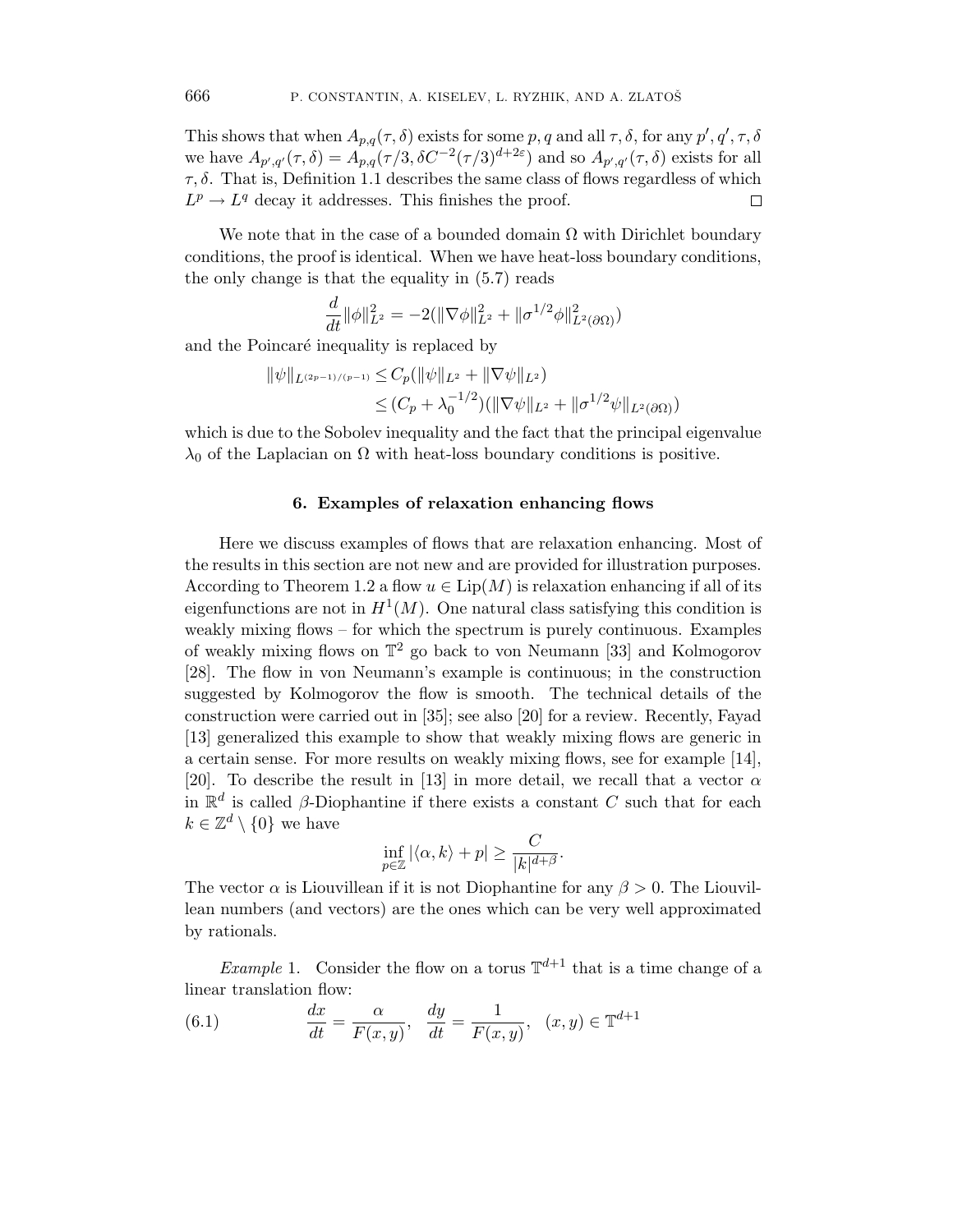with a smooth positive function  $F(x, y)$ . Such flows have a unique invariant measure  $d\mu = F(x, y)dxdy$ . Let us denote by  $C^r(\mathbb{T}^d, \mathbb{R}^+)$  the set of  $C^r$  functions on the torus that are positive. We have

PROPOSITION 6.1 ([13]). Assume the irrational vector  $\alpha \in \mathbb{R}^d$  is not β-Diophantine, for some  $β > 0$ . Then, for a dense  $G_δ$  of functions F in  $C^{\beta+d}(\mathbb{T}^d,\mathbb{R}^+),$  the flow (6.1) is weakly mixing (for the unique invariant measure  $F(x, y)dxdy$ .

To obtain examples of relaxation enhancing flows, we can now consider the generic flows of Proposition 6.1 on the torus with a metric such that the volume element is  $F(x, y)dxdy$ . Alternatively, we can just view a problem in a weighted space and consider the operator  $\frac{1}{F}\nabla(F\nabla)$ , which is self-adjoint on  $L^2(\mathbb{T}^{d+1}, F dx dy)$ , instead of  $\Delta$ . It is also straightforward to obtain more physical examples of the relaxation enhancing flows that are incompressible with respect to the usual flat metric. Indeed, assume for the sake of simplicity that we are working with a unit torus and that the total integral of  $F$  is also one. Then it is not difficult to construct an explicit measure preserving invertible transformation Z from  $\mathbb{T}^{d+1}(F(x,y)dxdy)$  to  $\mathbb{T}^{d+1}(dpdq)$ , as smooth as the function  $F$  (for general results on existence of such maps see [31]). If we denote  $w(x, y) = (\alpha/F(x, y), 1/F(x, y))$  the vector field in (6.1), then the vector field  $u(p,q) = Z \circ w \circ Z^{-1}$  will be incompressible. Moreover, the unitary evolutions generated by w and u in  $L^2(F(x, y)dxdy)$  and  $L^2(dpdq)$  respectively are unitary equivalent and so have the same spectra.

We now describe an example of a different class of flows to which Theorem 1.2 applies. Namely, we will sketch a construction of a smooth incompressible flow  $u(p,q)$ ,  $\nabla \cdot u = 0$ , on a torus  $\mathbb{T}^2$  such that it has a purely discrete spectrum but none of the eigenfunctions are in  $H^1(\mathbb{T}^2)$ . We could not find an exact statement regarding the existence of such flows in the literature, although the idea of the construction appears in [28] and the result is presumably wellknown in the dynamical systems community. In particular, it follows in a fairly direct way for example from considerations in [1], [20]. We briefly sketch the construction, without presenting well-known technical details.

Example 2. Let us denote by  $\Phi_t^u$  the flow on the torus generated by u and by  $U^t$  the flow on  $L^2(\mathbb{T}^2)$  generated by  $\Phi_t^u$ :  $(U^t f)(x) = f(\Phi_{-t}^u(x))$ .

PROPOSITION 6.2. There exists a smooth incompressible (with respect to the Lebesgue measure) flow  $u(x, y)$  on a two-dimensional torus  $\mathbb{T}^2$  so that the corresponding unitary evolution  $U^t$  has a discrete spectrum on  $L^2(\mathbb{T}^2)$  but none of the eigenfunctions of U are in  $H^1(\mathbb{T}^2)$ .

*Proof.* The example will be given by a flow of type  $(6.1)$ , with  $d = 2$  and appropriately chosen  $\alpha$  and  $F(x, y)$ . We remark that while the form (6.1) may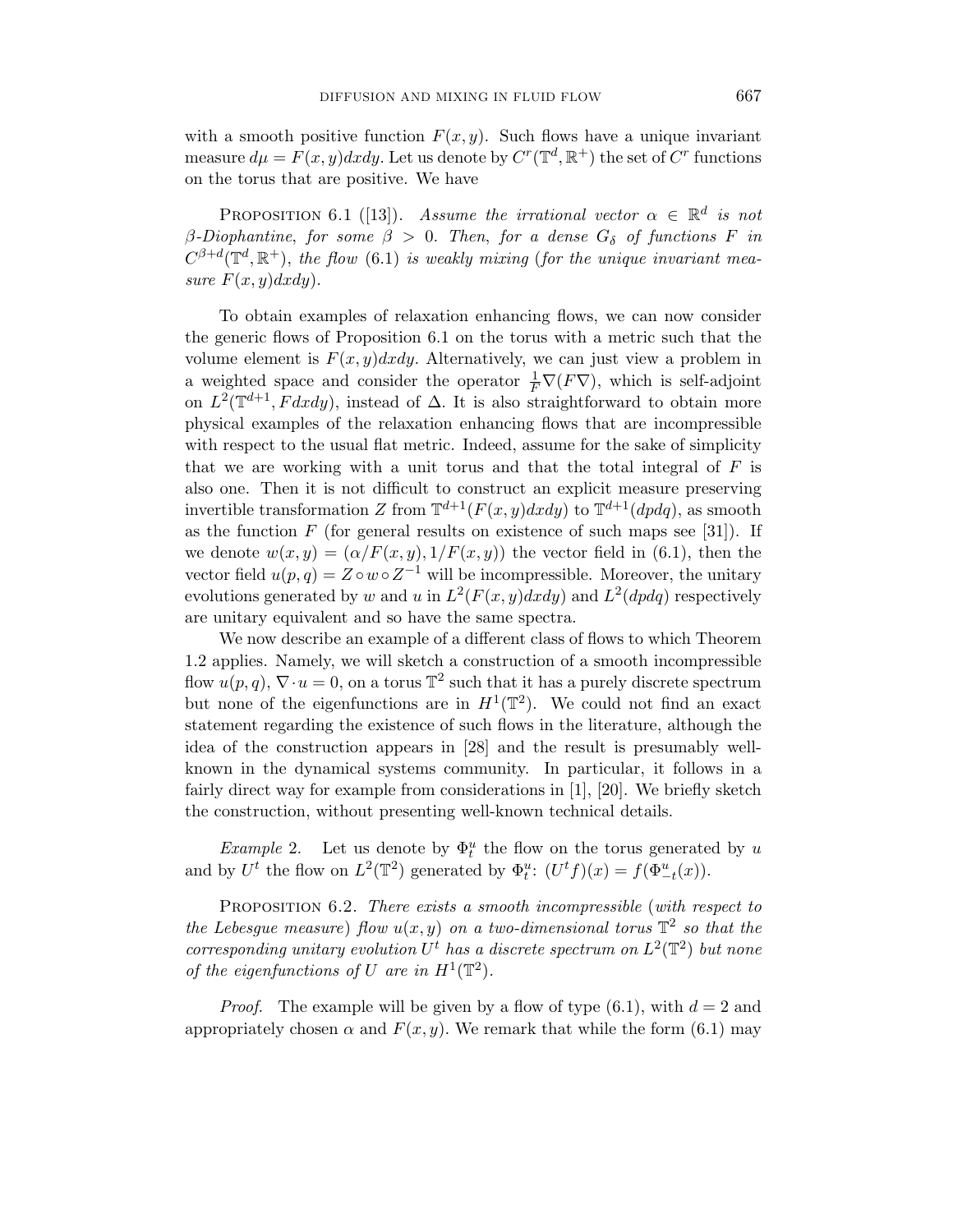seem quite special, in fact any analytic flow in two dimensions with an integral invariant can be mapped analytically to the linear translation flow (6.1) with some  $\alpha$ , F (see e.g. [28]). The idea of the construction is to find a smooth flow  $(6.1)$  which can be mapped to a constant flow  $(\alpha, 1)$  by a measure preserving map S with very low regularity properties. Since the eigenfunctions of the constant flow are explicitly computable, we can compute the eigenfunctions of the original flow. Due to the roughness of S, these will prove highly irregular. To obtain an incompressible flow, we will then proceed as in the first example.

In order to find such a flow  $w$ , we start with a smooth periodic function  $Q \in C^{\infty}(\mathbb{S}^{1})$  and an irrational number  $\alpha \in \mathbb{R}$  so that the homology equation,

(6.2) 
$$
R(\xi + \alpha) - R(\xi) = Q(\xi) - 1, \quad \xi \in \mathbb{S}^{1},
$$

has a solution  $R(\xi)$  that is very rough. Note that for (6.2) to have a measurable solution the function  $Q(\xi)$  should satisfy the normalization [1]

$$
\int_0^1 Q(\xi)d\xi = 1.
$$

The following proposition is a particular case of Theorem 4.5 of [20].

**PROPOSITION** 6.3. Let  $\alpha$  be a Liouvillean irrational number. There exists a  $C^{\infty}(\mathbb{S}^1)$  function  $Q(\xi)$  so that the homology equation (6.2) has a unique (up to an additive constant) measurable solution  $R(\xi): \mathbb{S}^1 \to \mathbb{R}$  such that for any  $\lambda \in \mathbb{R}_* = \mathbb{R} \setminus \{0\}$ , the function  $R_{\lambda}(\xi) = e^{i\lambda R(\xi)}$  is discontinuous everywhere.

Note that without loss of generality we may assume that  $Q(\xi)$  is positive – otherwise we choose M so that  $Q(\xi) + M > 1$  and consider a rescaled function  $Q_M(\xi) = (M + Q(\xi))/(M + 1)$ . Then the function  $R_M(\xi) = R(\xi)/(M + 1)$  is the solution of (6.2) with  $Q_M$  on the right side and, of course,  $R_M(\xi)$  has the same properties as  $R(\xi)$ .

Given a Liouvillean irrational number  $\alpha$  and a function  $Q(\xi)$  that satisfies the conclusion of Proposition 6.3 we define a function  $F(x, y)$  on the torus  $\mathbb{T}^2$  as follows. Choose  $m > 0$  so that  $m < \min Q(s)$  and a smooth function  $\psi(y) \geq 0$  such that

(6.3) 
$$
\int_0^1 \psi(y) dy = 1.
$$

In addition,

(6.4) 
$$
\psi(y) = 0
$$
 for  $0 \le y \le y_0$  and  $y_1 \le y \le 1$   
with  $y_0$  close to zero and  $y_1$  close to one.

The choice of m ensures that the function

(6.5) 
$$
F(x, y) = m + \psi(y)(Q(x - \alpha y) - m), \quad 0 \le x, y \le 1
$$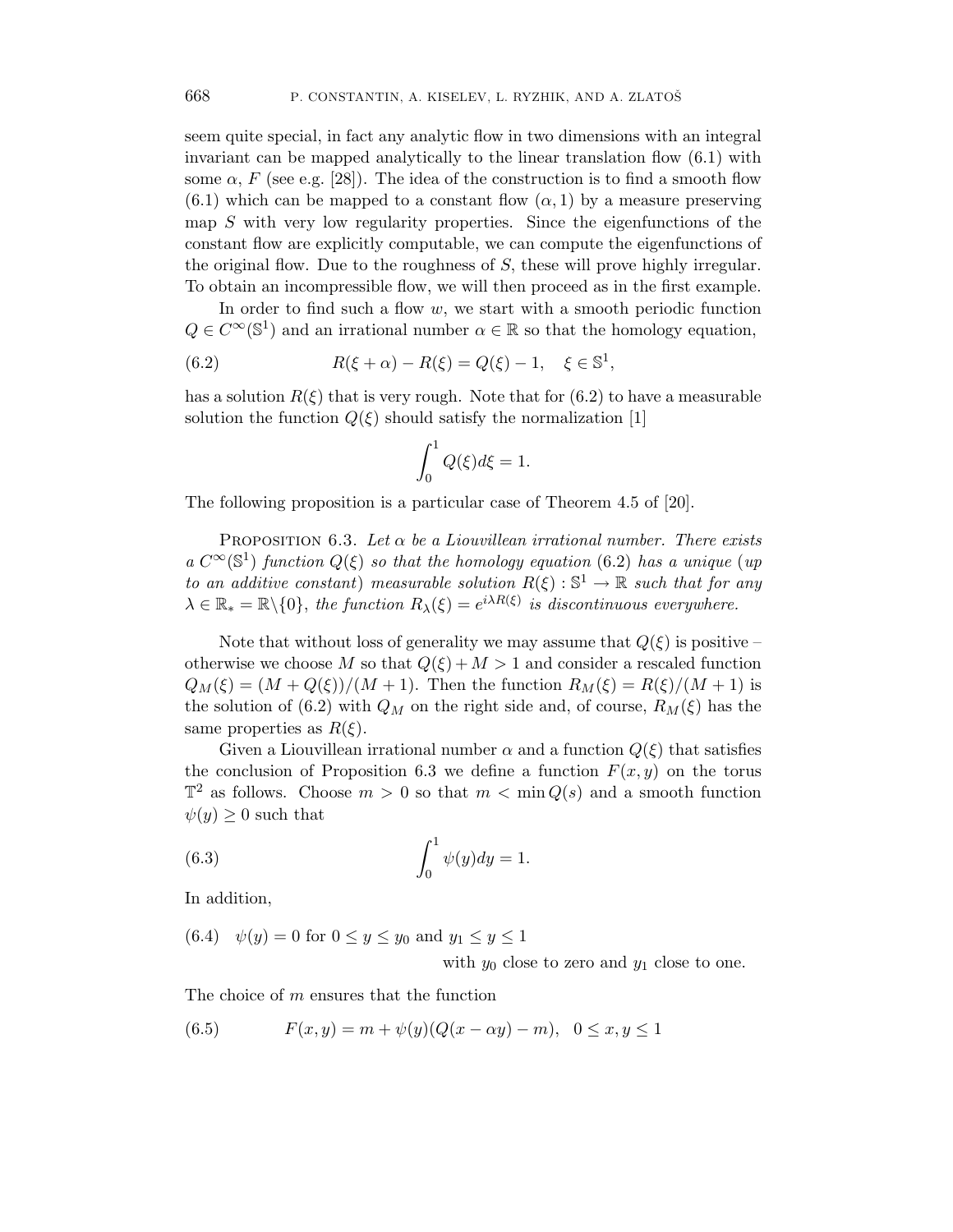is positive – then we extend  $F(x, y)$  periodically in both variables to the whole plane  $\mathbb{R}^2$ . The resulting function is smooth because of (6.4) and, in addition, it has total mass equal to one. The normalization (6.3) implies that the functions F and Q are related by

(6.6) 
$$
Q(\xi) = \int_0^1 F(\xi + \alpha z, z) dz.
$$

Now, the required transformation  $S: (x, y) \rightarrow (X, Y)$  is defined by [28], [36]

(6.7) 
$$
X(x, y) = x + \alpha(Y(x, y) - y),
$$
  $Y(x, y) = T(x - \alpha y, y) + R(x - \alpha y)$ 

with the function  $R(x)$  that satisfies (6.2), and  $T(x, y)$  defined by

$$
T(x,y) = \int_0^y F(x + \alpha z, z) dz.
$$

Note that the transformation (6.7) implies that  $x - \alpha y = X - \alpha Y$ , and so it preserves the flow trajectories. The homology equation (6.2) together with the definition (6.5) of the function  $F(x, y)$  imply that S is well-defined as a mapping  $\mathbb{T}^2 \to \mathbb{T}^2$ . It is also straightforward to check that S maps the flow w onto the uniform flow  $w_{\text{unif}} = (\alpha, 1)$ . One can also verify that S is invertible with measurable inverse, and is measure preserving: (6.8)

$$
\int [S^*f](x,y)F(x,y)dxdy = \int f(S(x,y))F(x,y)dxdy = \int f(X,Y)dXdY
$$

for any function  $f \in C(\mathbb{T}^2)$ . Hence,  $S^*$  may be extended as an operator  $L^2(dxdy) \to L^2(d\mu)$  with the preservation of the corresponding norms. We conclude that the unitary evolutions  $U_w^t$  and  $U_{\text{unif}}^t$  generated by the flow w given by  $(6.1)$  and the uniform flow  $w_{\text{unif}}$ , respectively, are conjugated by means of a unitary transformation  $S^*$ :  $L^2(\mathbb{T}^2, dXdY) \to L^2(\mathbb{T}^2, d\mu)$  and, now we have  $U_{\text{unif}}^t = [S^*]^{-1} U_w^t S^*$ . It follows that  $U_w^t$  and  $U_{\text{unif}}^t$  have the same spectrum:  $\lambda_{nl} = 2\pi in\alpha + 2\pi il$ ,  $l, n \in \mathbb{Z}$ . It also follows that the eigenfunctions of the operator  $U_w$  may be written as

(6.9) 
$$
\psi_{nl}^w(x, y) = e^{2\pi i n X(x, y) + 2\pi i l Y(x, y)} = e^{2\pi i n (x - \alpha y + \alpha Y(x, y)) + 2\pi i l Y(x, y)}
$$

$$
= e^{2\pi i n (x - \alpha y)} e^{(2\pi i n \alpha + 2\pi i l) (T(x - \alpha y, y) + R(x - \alpha y))}
$$

$$
= \zeta(x, y) e^{(2\pi i n \alpha + 2\pi i l) R(x - \alpha y)}
$$

with a smooth function  $\zeta(x, y) \in C^{\infty}([0, 1]^2)$  (note that the function  $\zeta(x, y)$  is not periodic in y). In order to verify that  $\psi_{nl}^w$  are not in  $H^1(\mathbb{T}^2)$  it suffices to check that the function

$$
\Theta_{\lambda}(x, y) = e^{i\lambda R(x - \alpha y)} = R_{\lambda}(x - \alpha y)
$$

is not in  $H^1([0,1]^2)$  for any real  $\lambda \neq 0$ . The function  $R_\lambda(s)$  is defined in Proposition 6.3 and is everywhere discontinuous. If  $\Theta_{\lambda}(x, y)$  were in  $H^1([0, 1]^2)$ ,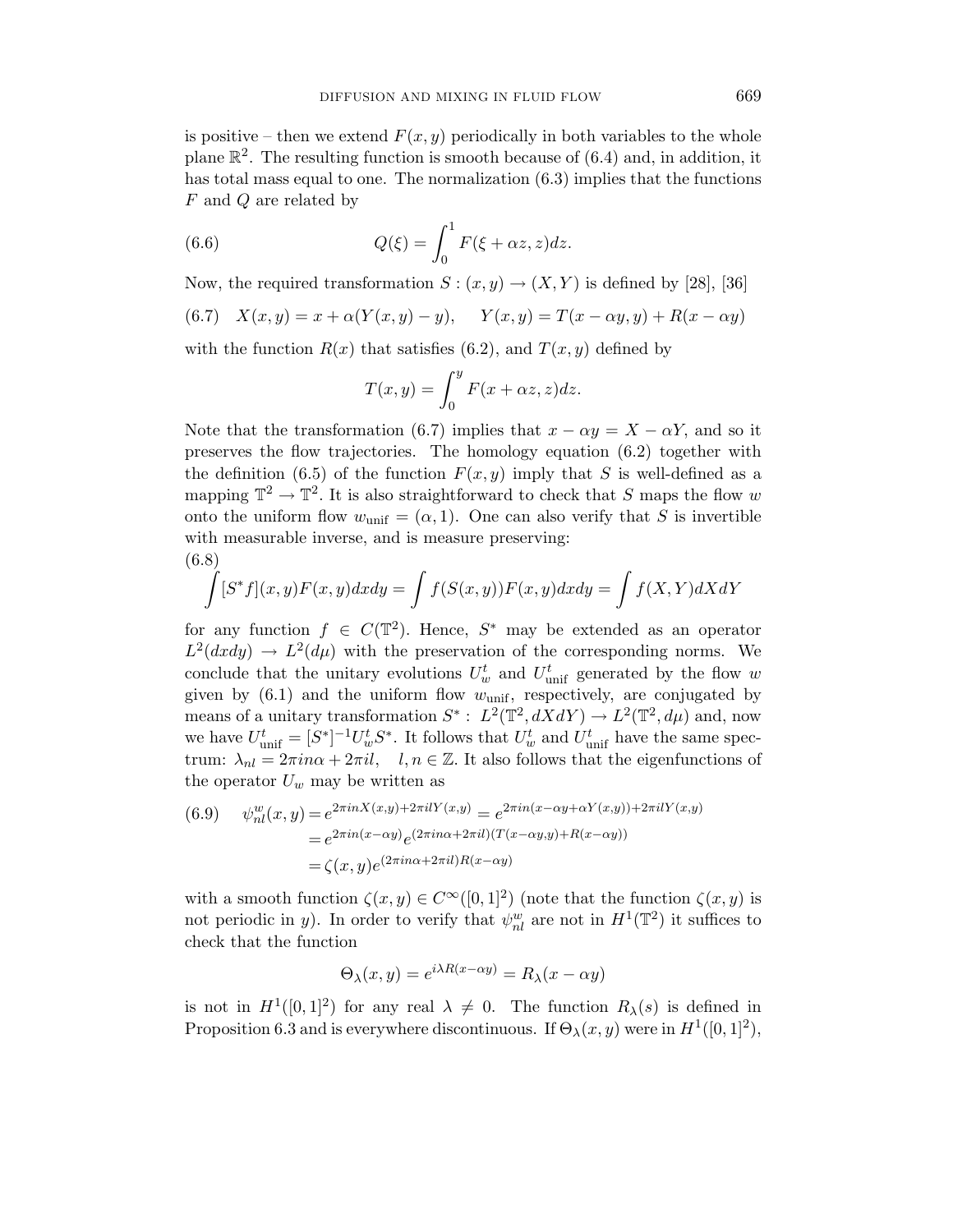it would force  $R_{\lambda}(s)$  to be in  $H^1(\mathbb{S}^1)$  and hence continuous; but this function is discontinuous everywhere. Therefore, the eigenfunctions  $\psi_{nl}^w$  cannot be in  $H^1(\mathbb{T}^2)$  unless  $n = l = 0$ .

Finally, to obtain an incompressible flow, we introduce a smooth transformation  $Z: (x, y) \rightarrow (p, q)$  by setting

$$
p = \int_0^x \bar{F}(s)ds
$$
,  $q = \frac{1}{\bar{F}(x)} \int_0^y F(x, z)dz$ , where  $\bar{F}(x) = \int_0^1 F(x, z)dz$ .

It is immediate to verify that Z maps the measure  $d\mu$  onto the Lebesgue measure *dpdq*. Hence, the evolution group generated by the image  $u(p,q)$  of the flow  $w(x, y)$  will have the same discrete spectrum as  $U_w$ . In addition, the eigenfunctions  $\psi_{nl}^w$  of  $U_w$  are the images of the eigenfunctions  $\psi_{nl}^u$  of u under  $Z^*$ :  $\psi_{nl}^w = Z^* \psi_{nl}^u = \psi_{nl}^u \circ Z$ . As the functions  $\psi_{nl}^w$  are not in  $H^1(\mathbb{T}^2)$  and the map  $Z$  is smooth, it follows that all the eigenfunctions of the incompressible flow  $u(p,q)$  are not in  $H^1(\mathbb{T}^2)$ . This finishes the proof of Proposition 6.2.  $\Box$ 

# 7. Quenching in reaction-diffusion equations

In this section we describe the application of our results to questions of quenching in reaction-diffusion-advection equations. We will consider the problem

$$
(7.1) TtA(x,t) + Au \cdot \nabla TA(x,t) - \Delta TA(x,t) = f(TA(x,t)), TA(x,0) = T0(x)
$$

on a smooth compact Riemannian manifold M with  $T_0(x) \in [0,1]$ . Here T is the (normalized) temperature of a premixed flammable gas that is advected by the incompressible flow  $Au(x) \in \text{Lip}(M)$ . The nonlinear right-hand side term accounts for temperature increase due to burning and will be assumed to be of ignition type. That is,

(7.2) (i) 
$$
f(0) = f(1) = 0
$$
 and  $f(T)$  is Lipschitz continuous on [0, 1], \n (ii)  $\exists \theta_0 \in (0, 1)$  such that  $f(T) = 0$  for  $T \in [0, \theta_0]$  and  $f(T) > 0$  for  $T \in (\theta_0, 1)$ .

This shows, in particular, that T remains in  $[0, 1]$ . The main question will be under what conditions on  $u$  one can always choose  $A$  large enough so that for some time  $\tau > 0$  we have  $||T^A(x, \tau)||_{L^{\infty}(M)} \leq \theta_0$ ; that is, quenching extinction of flames — happens. Of course this question is meaningless for certain initial data  $T_0$ . Namely, if  $||T_0||_{L^1} > \theta_0$ vol $(M)$  or  $||T_0||_{L^1} = \theta_0$ vol $(M)$ but  $T_0 \not\equiv \theta_0$ , then we show easily, using

(7.3) 
$$
\frac{d}{dt} \|T^A\|_{L^1} = \int f(T^A(x,t)) dx
$$

that  $||T^A||_{L^1}$  must be strictly increasing with the limit equal to the volume of M. This motivates the following definition.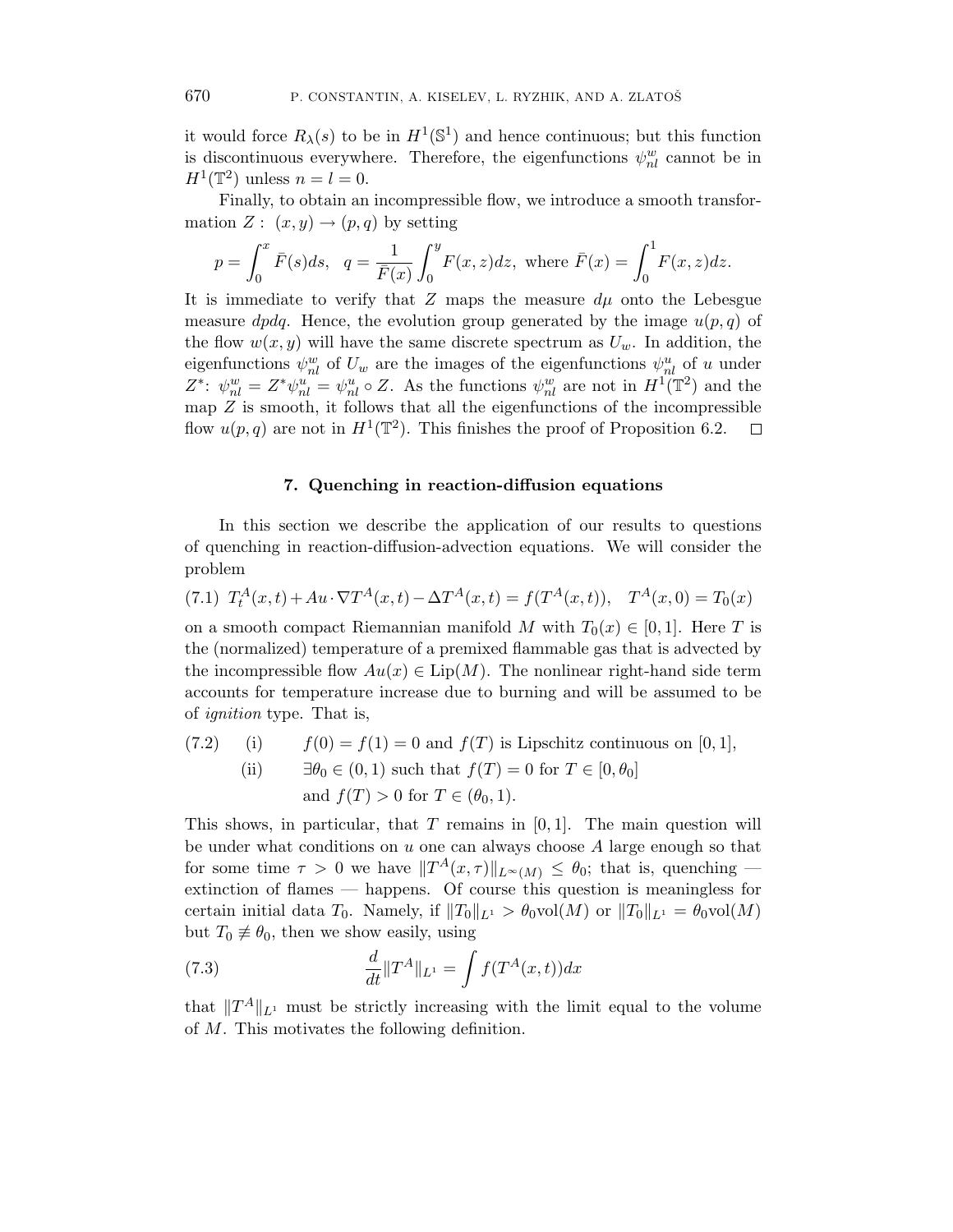Definition 7.1. We say that u is *strongly quenching* if for any nonlinearity f as in (7.2), and any solution  $T^A$  of (7.1) with initial datum  $T_0(x) \in [0,1]$ with  $||T_0||_{L^1(M)} < \theta_0$ vol $(M)$ , there exists  $A(T_0, f)$  such that if  $A > A(T_0, f)$ , then for some  $\tau > 0$  one has  $||T^A(x, \tau)||_{L^{\infty}(M)} \leq \theta_0$ .

Then we have

THEOREM 7.2. An incompressible flow  $u \in \text{Lip}(M)$  is strongly quenching if and only if it is relaxation enhancing.

*Proof.* Assume that the volume of  $M$  is one. First,  $u$  is strongly quenching when it is relaxation enhancing. Indeed, assume  $u$  is relaxation enhancing and let c be the Lipshitz constant for f so that  $f(T) \leq cT$ . If  $\phi^A$  solves (1.1) with  $\phi_0 \equiv T_0$ , then  $T^A(x,t) \leq e^{ct} \phi^A(x,t)$  by the comparison principle. But this means

$$
\|T^A(x,\tau)\|_{L^\infty} \leq e^{c\tau}\|\phi^A(x,\tau)\|_{L^\infty} \leq e^{c\tau}(\bar{T}_0+\|\phi^A(x,\tau)-\bar{\phi}\|_{L^\infty})
$$

which can be made as close to  $\bar{T}_0 = ||T_0||_{L^1(M)} < \theta_0$  as we wish by taking small enough  $\tau, \delta > 0$  and  $A > A_{1,\infty}(\tau, \delta)$  from the proof of Theorem 5.5. Since f was arbitrary, it follows that  $u$  is strongly quenching.

Hence, we are left to prove that u being strongly quenching implies that  $u$  is relaxation enhancing. Assume this is not the case, that is, there exists an ignition nonlinearity f, a mean zero  $\phi_0 \in L^2(M)$  and  $\tau, \delta \in (0, 1)$  such that for all  $A < \infty$  and  $t \leq \tau$ , the solution  $\phi^A$  of (1.1) satisfies  $\|\phi^A(x,t)\|_{L^1} > \delta$ . We can assume without loss of generality that  $\|\phi_0\|_{L^{\infty}} \leq 1$ .

Let  $T_0 \equiv \theta_1 + \gamma \phi_0$  where  $\gamma \equiv \frac{1}{3} \min{\{\theta_0, 1 - \theta_0\}}$  and  $\theta_1 \in (\theta_0 - \beta, \theta_0)$  with  $\beta \equiv \frac{1}{8} \min{\{\gamma \delta, \tau \delta \kappa, \theta_0\}}$  and  $\kappa \equiv \min{\{f(T) | T \in [\theta_0 + \frac{\gamma \delta}{8}]}$  $\frac{\gamma\delta}{8},\frac{1}{3}$  $\frac{1}{3}(2+\theta_0)]\} > 0.$  Note that  $T_0(x) \in \frac{1}{3}$  $\frac{1}{3}[\theta_0, 1 + 2\theta_0].$ 

For each  $t \leq \tau$  let  $B_t \equiv \{x \mid \phi^A(x,t) \geq \frac{\delta}{4}$  $\frac{\delta}{4}$ . Since  $\phi^A(x,t)$  is mean zero with  $L^1$  norm more than  $\delta$ , and  $|\phi^A(x,t)| \leq 1$ , we must have  $|B_t| \geq \frac{\delta}{4}$  for each  $t \leq \tau$  (recall that M has volume one). Thus

$$
T^{A}(x,t) \geq \theta_1 + \frac{\gamma \delta}{4} \geq \theta_0 + \frac{\gamma \delta}{8}
$$

for  $x \in B_t$ . If for some  $t \leq \tau$  there is a set  $B'_t \subseteq B_t$  with  $|B'_t| \geq \frac{\delta}{8}$  and  $T^A(x,t) \geq \frac{1}{3}$  $\frac{1}{3}(2 + \theta_0)$  for  $x \in B'_t$ , then since  $\psi^A \equiv \theta_1 + \gamma \phi^A \leq T^A$  by the comparison principle (because  $\psi^A$  satisfies (1.1) with  $\psi^A(x,0) = T_0(x)$ ) and  $0 < \inf\{T_0(x)\} \leq \psi^A \leq ||T_0||_{L^{\infty}} \leq \frac{1}{3}$  $\frac{1}{3}(1+2\theta_0)$  by the maximum principle,

$$
||T^A(x,t)||_{L^1} \ge \frac{\delta}{8}[\frac{1}{3}(2+\theta_0) - \frac{1}{3}(1+2\theta_0)] + ||\psi^A(x,t)||_{L^1} \ge \frac{\gamma\delta}{8} + \theta_1 > \theta_0.
$$

This is a contradiction because then u cannot be strongly quenching by the argument before Definition 7.1.

Therefore for each  $t \leq \tau$  there must be a set  $B''_t \subseteq B_t$  such that  $|B''_t| \geq \frac{\delta}{8}$ and  $T^A(x,t) \in [\theta_0 + \frac{\gamma \delta}{8}]$  $\frac{\gamma\delta}{8},\frac{1}{3}$  $\frac{1}{3}(2+\theta_0)$  for  $x \in B_t''$ . But then  $f(T^A(x,t)) \geq \kappa$  for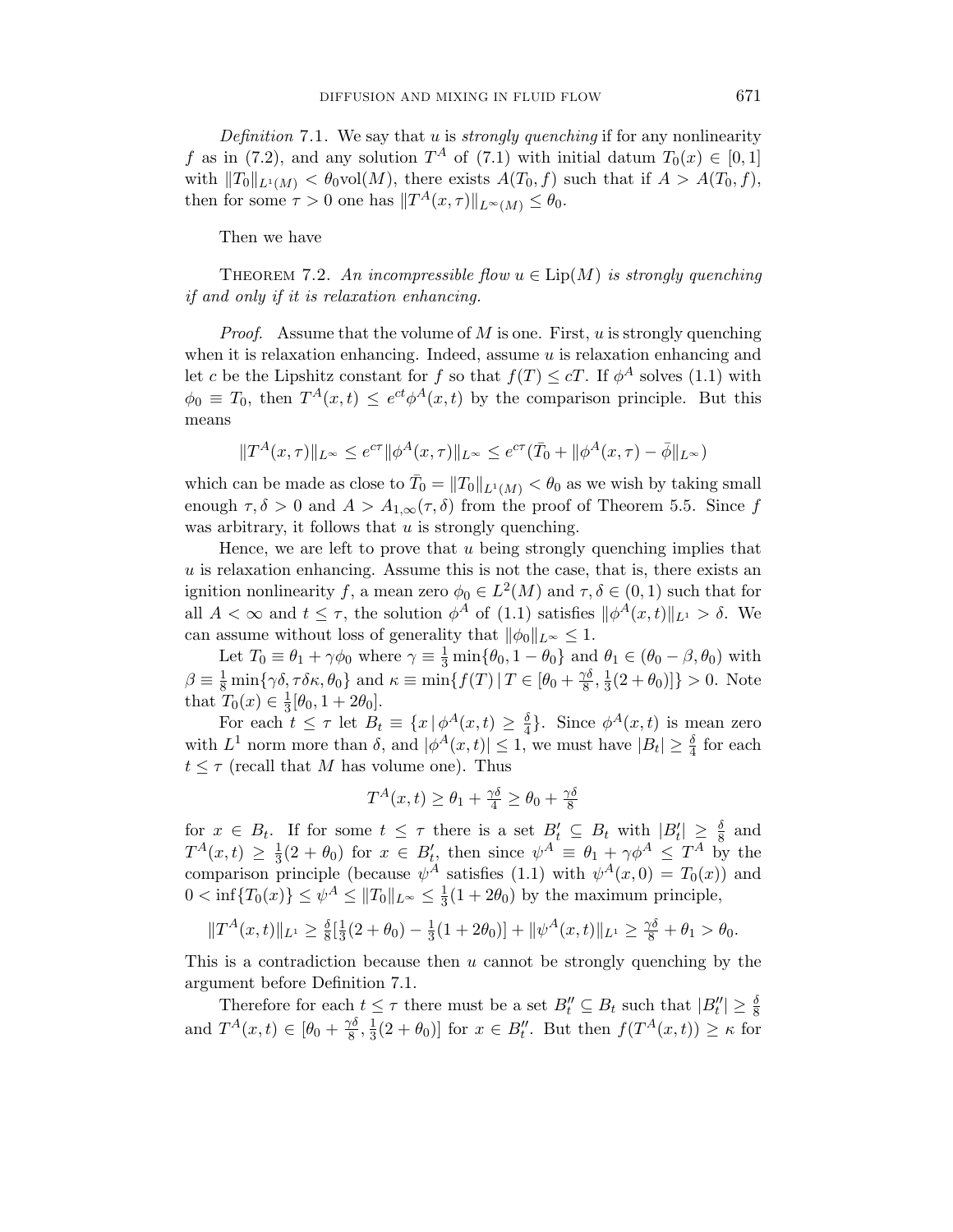$x \in B_t''$ , and so (7.3) gives

$$
||T^A(x,\tau)||_{L^1} \ge \theta_1 + \tau \frac{\delta \kappa}{8} > \theta_0
$$

and we have a contradiction again. Hence u has to be relaxation enhancing.  $\Box$ 

Applications of our results on relaxation enhancement to quenching on infinite domains (where front propagation can occur as well) will be considered elsewhere.

Acknowledgement. PC has been partially supported by NSF-DMS grant 0202531. AK and LR have been supported in part by Alfred P. Sloan Research Fellowships. In addition, AK and AZ has been partially supported by NSF-DMS grant 0314129, and AZ have been supported by NSF-DMS grant 0632442. AK and AZ thank the University of Chicago for its hospitality in the Spring of 2005. The authors thank Mark Freidlin, Alex Furman, Stas Molchanov and Laurent Saloff-Coste for interesting discussions and for pointing out some relevant literature.

University of Chicago, Chicago, IL E-mail address: const@cs.uchicago.edu University of Wisconsin, Madison, WI E-mail address: kiselev@math.wisc.edu University of Chicago, Chicago, IL E-mail address: ryzhik@math.uchicago.edu

University of Chicago, Chicago, IL E-mail address: zlatos@math.uchicago.edu

#### **REFERENCES**

- [1] D. V. Anosov, The additive functional homology equation that is connected with an ergodic rotation of the circles (Russian), Izv. Akad. Nauk SSSR Ser. Mat. 37 (1973), 1259–1274.
- [2] H. Berestycki, F. Hamel, and N. Nadirashvili, Elliptic eigenvalue problems with large drift and applications to nonlinear propagation phenomena, Comm. Pure Appl. Math. 253 (2005), 451–480.
- [3] M. Berger, t A Panoramic View of Riemannian Geometry. Springer-Verlag, New York, 2003.
- [4] P. CONSTANTIN, A. KISELEV, and L. RYZHIK, Quenching of flames by fluid advection, Comm. Pure Appl. Math. 54 (2001), 1320–1342.
- [5] I. P. Cornfeld, S. V. Fomin, and Ya. G. Sinai, Ergodic Theory, Springer-Verlag, New York, 1982.
- [6] H. Cycon, R. Froese, W. Kirsch, and B. Simon, Schrödinger Operators, Springer-Verlag, New York, 1987.
- [7] K. J. Engel and R. Nagel, *One-Parameter Semigroups for Linear Evolution Equations*, Springer-Verlag, New York, 2000.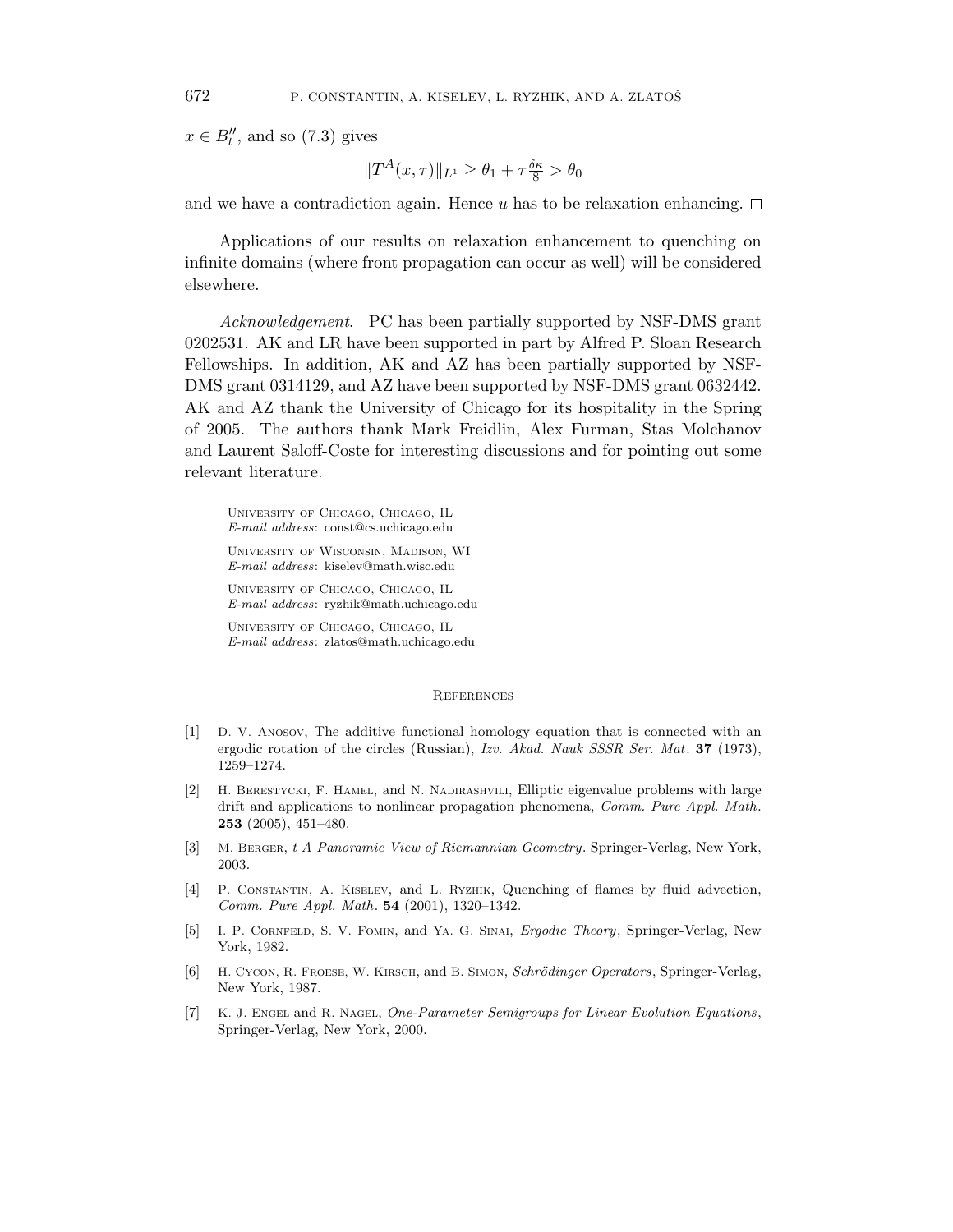- [8] L. C. Evans, Partial Differential Equations, Graduate Studies in Math. 19, A. M. S., Providence, RI, 1998.
- [9] A. Fannjiang and G. Papanicolau, Convection enhanced diffusion for periodic flows, SIAM J. Appl. Math. 54 (1994), 333–408.
- [10] A. Fannjiang and L. Wolowski, Noise induced dissipation in Lebesgue-measure preserving maps on d-dimensional torus, J. Statist. Phys. 113 (2003), 335–378.
- [11] A. FANNJIANG, S. NONNENMACHER, and L. WOLOWSKI, Dissipation time and decay of correlations, Nonlinearity 17 (2004), 1481–1508.
- [12] A. FANNJIANG, A. KISELEV, and L. RYZHIK, Quenching of reaction by cellular flows, Geom. Funct. Anal. 16 (2006), 40–69.
- [13] B. Fayad, Weak mixing for reparameterized linear flows on the torus, Ergodic Theory Dynam. Systems 22 (2002), 187–201.
- [14] ———, Mixing diffeomorphisms and flows with purely singular spectra, preprint.
- [15] B. Franke, Integral inequalities for the fundamental solutions of diffusions on manifolds with divergence-free drift, *Math. Z.* **246** (2004), 373-403.
- [16] M. FREIDLIN, Functional Integration and Partial Differential Equations, Princeton Math. Studies 109, Princeton Univ. Press, Princeton, NJ, 1985.
- [17] ———, Reaction-diffusion in incompressible fluid: asymptotic problems, J. Differential Equations 179 (2002), 44–96.
- [18] M. FREIDLIN and A. WENTZELL, Random Perturbations of Hamiltonian Systems, Mem. Amer. Math. Soc., A. M. S., Providence, RI, 1994.
- [19] \_\_\_\_, Random Perturbations of Dynamical Systems, 2nd ed., Springer-Verlag, New York, 1998.
- [20] A. Katok, Cocycles, cohomology and combinatorial constructions in ergodic theory (in collaboration with E. A. Robinson, Jr.), Proc. Sympos. Pure Math. 69 in Smooth Ergodic Theory and its Applications (Seattle, WA, 1999), 107–173, A. M. S., Providence, RI, 2001.
- [21] Y. KIFER, On the principal eigenvalue in a singular perturbation problem with hyperbolic limit points and circles, J. Differential Equations 37 (1980), 108–139.
- [22] ———, Random Perturbations of Dynamical Systems, Birkhäuser Boston Inc., Boston, 1988.
- [23] ———, Principal eigenvalues, topological pressure, and stochastic stability of equilibrium states, *Israel J. Math.* **70** (1990), 1–47.
- [24] ———, Random Perturbations of Dynamical Systems: a New Approach, Lectures in Appl. Math. 27, A. M. S., Providence, RI, 1991.
- [25] R. Killip and B. Simon, Sum rules for Jacobi matrices and their applications to spectral theory, Ann. of Math. 158 (2003), 253–321.
- [26] A. KISELEV, Y. LAST, and B. SIMON, Modified Prüfer and EFGP transforms and the spectral analysis of one-dimensional Schrödinger operators, Comm. Math. Phys. 194, (1998), 1–45.
- [27] A. KISELEV and A. ZLATOŠ, Quenching of combustion by shear flows, *Duke Math. J.* 132 (2006), 49–72.
- [28] A. N. Kolmogorov, On dynamical systems with an integral invariant on the torus (Russian), Dok. Akad. Nauk SSSR 93 (1953), 763–766.
- [29] A. MAJDA and P. KRAMER, Simplified models for turbulent diffusion: theory, numerical modelling, and physical phenomena, Phys. Rep. 314 (1999), 237–574.